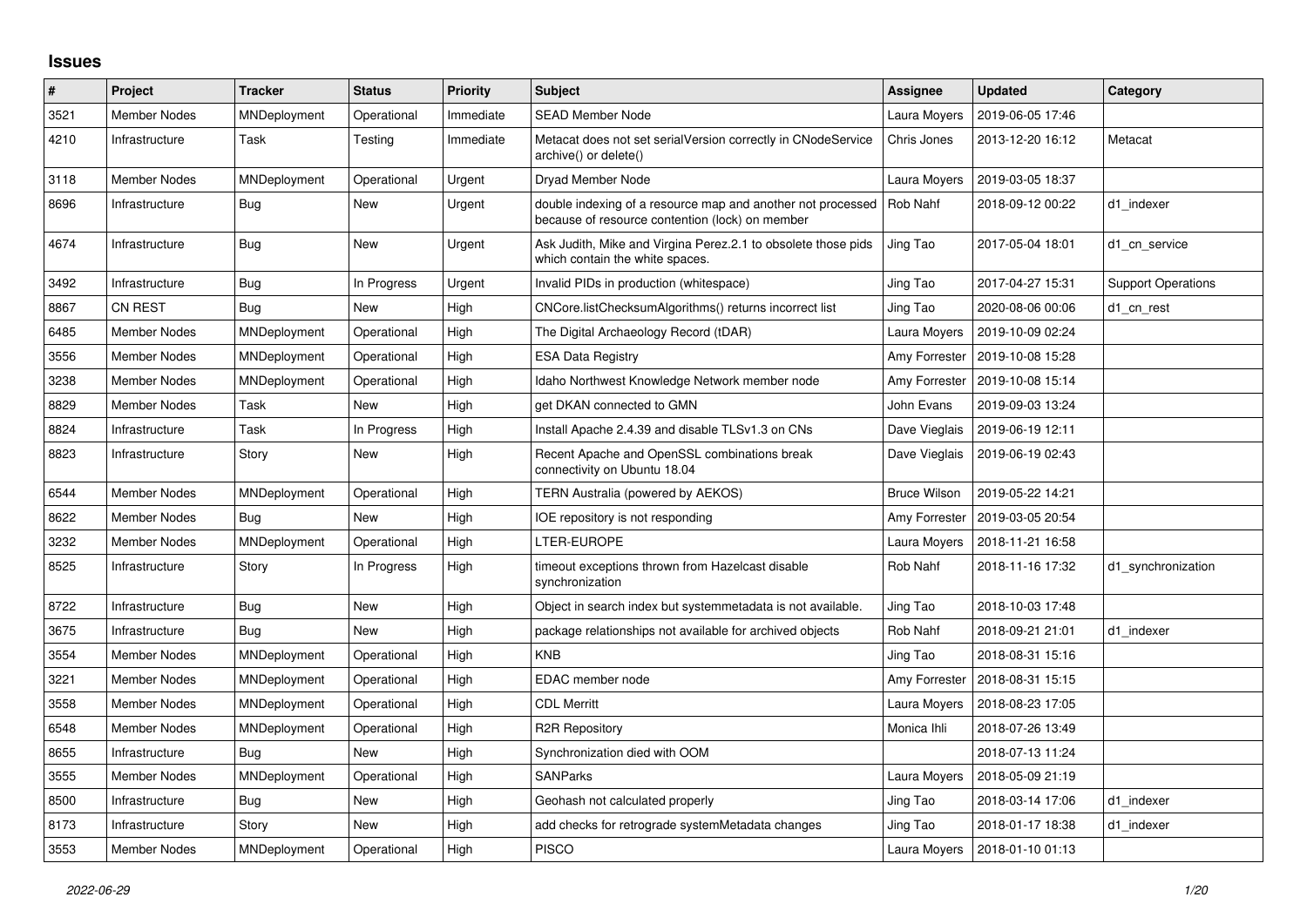| #    | Project             | <b>Tracker</b> | <b>Status</b> | <b>Priority</b> | Subject                                                                                  | <b>Assignee</b> | <b>Updated</b>   | Category                |
|------|---------------------|----------------|---------------|-----------------|------------------------------------------------------------------------------------------|-----------------|------------------|-------------------------|
| 8195 | Infrastructure      | Bug            | In Progress   | High            | Tomcat out of memory error                                                               | Dave Vieglais   | 2017-12-26 20:01 |                         |
| 8076 | Infrastructure      | <b>Bug</b>     | New           | High            | sysmeta can not be retrieved for some objects                                            | Dave Vieglais   | 2017-04-22 01:54 | dataone-cn-rest-service |
| 8026 | Infrastructure      | Task           | Testing       | High            | Portal reaches the maximum capacity in a pool                                            | Jing Tao        | 2017-03-14 00:36 | d1 portal servlet       |
| 7919 | Infrastructure      | <b>Bug</b>     | New           | High            | unloadable system metadata in CNs by Hazelcast                                           |                 | 2016-11-01 19:30 | Metacat                 |
| 7686 | Member Nodes        | Task           | Testing       | High            | tDAR - Enable URL links out to data from search results                                  | Ben Leinfelder  | 2016-09-27 15:56 |                         |
| 7740 | Python GMN          | Bug            | New           | High            | GMN fails to write system metadata during a refresh under<br>unknown conditions          | Roger Dahl      | 2016-04-14 14:56 |                         |
| 7738 | Python GMN          | Bug            | <b>New</b>    | High            | GMN perpetually retries system metadata updates after<br>failures                        | Roger Dahl      | 2016-04-14 14:26 |                         |
| 7651 | Python GMN          | <b>Bug</b>     | New           | High            | GMN returns two different dateSysMetadataModified<br>dateTime stamps for same object     | Roger Dahl      | 2016-04-14 14:17 |                         |
| 7601 | Infrastructure      | Bug            | <b>New</b>    | High            | CN checksum inconsistencies                                                              | Dave Vieglais   | 2016-01-26 19:29 |                         |
| 3664 | <b>Member Nodes</b> | MNDeployment   | New           | High            | Landcare Research New Zealand                                                            | Laura Moyers    | 2015-11-19 19:39 |                         |
| 6853 | Member Nodes        | MNDeployment   | New           | High            | OBIS (Ocean Biogeographic Information System)                                            | Laura Moyers    | 2015-11-19 17:46 |                         |
| 7046 | Member Nodes        | Task           | New           | High            | Certificate DC=org,DC=dataone,CN=osu.piscoweb.org<br>expires in Prod environment         | Laura Moyers    | 2015-04-20 16:54 |                         |
| 3906 | Member Nodes        | Task           | New           | High            | Update malformed Resource Maps                                                           |                 | 2013-08-09 17:50 |                         |
| 1556 | Infrastructure      | Task           | In Progress   | High            | Interns mailing list                                                                     |                 | 2011-05-12 23:02 |                         |
| 820  | Requirements        | Requirement    | New           | High            | (Requirement) Common API for authentication and<br>authorization operations              | Dave Vieglais   | 2010-09-06 21:23 | Requirement             |
| 763  | Requirements        | Requirement    | <b>New</b>    | High            | (Requirement) Authentication and authorization services are<br>geographically replicated | Dave Vieglais   | 2010-09-06 20:52 | Requirement             |
| 391  | Requirements        | Requirement    | New           | High            | (Requirement) Enable different classes of users<br>commensurate with their roles.        | Dave Vieglais   | 2010-09-06 20:51 | Requirement             |
| 390  | Requirements        | Requirement    | New           | High            | (Requirement) Consistent mechanism for identifying users                                 | Dave Vieglais   | 2010-09-06 20:50 | Requirement             |
| 777  | Requirements        | Requirement    | New           | High            | (Requirement) Authorization rules should support common<br>permission levels             | Dave Vieglais   | 2010-09-06 20:49 | Requirement             |
| 764  | Requirements        | Requirement    | <b>New</b>    | High            | (Requirement) Authentication and access control should be<br>consistently available      | Dave Vieglais   | 2010-09-06 20:32 | Requirement             |
| 392  | Requirements        | Requirement    | New           | High            | (Requirement) Identity and access control should be<br>interoperable across datanets     | Dave Vieglais   | 2010-09-06 20:31 | Requirement             |
| 765  | Requirements        | Requirement    | New           | High            | (Requirement) Tools can access an API for authn and authz                                | Dave Vieglais   | 2010-09-06 20:30 | Requirement             |
| 393  | Requirements        | Requirement    | New           | High            | (Requirement) Access control rule evaluation must be highly<br>scalable and responsive.  | Dave Vieglais   | 2010-09-06 20:27 | Requirement             |
| 822  | Requirements        | Requirement    | New           | High            | (Requirement) Object access and manipulation should be<br>responsive                     | Dave Vieglais   | 2010-09-06 20:27 | d1_common_java          |
| 384  | Requirements        | Requirement    | New           | High            | (Requirement) Enable efficient mechanisms for users to<br>discover content               | Dave Vieglais   | 2010-09-06 03:58 | d1_common_java          |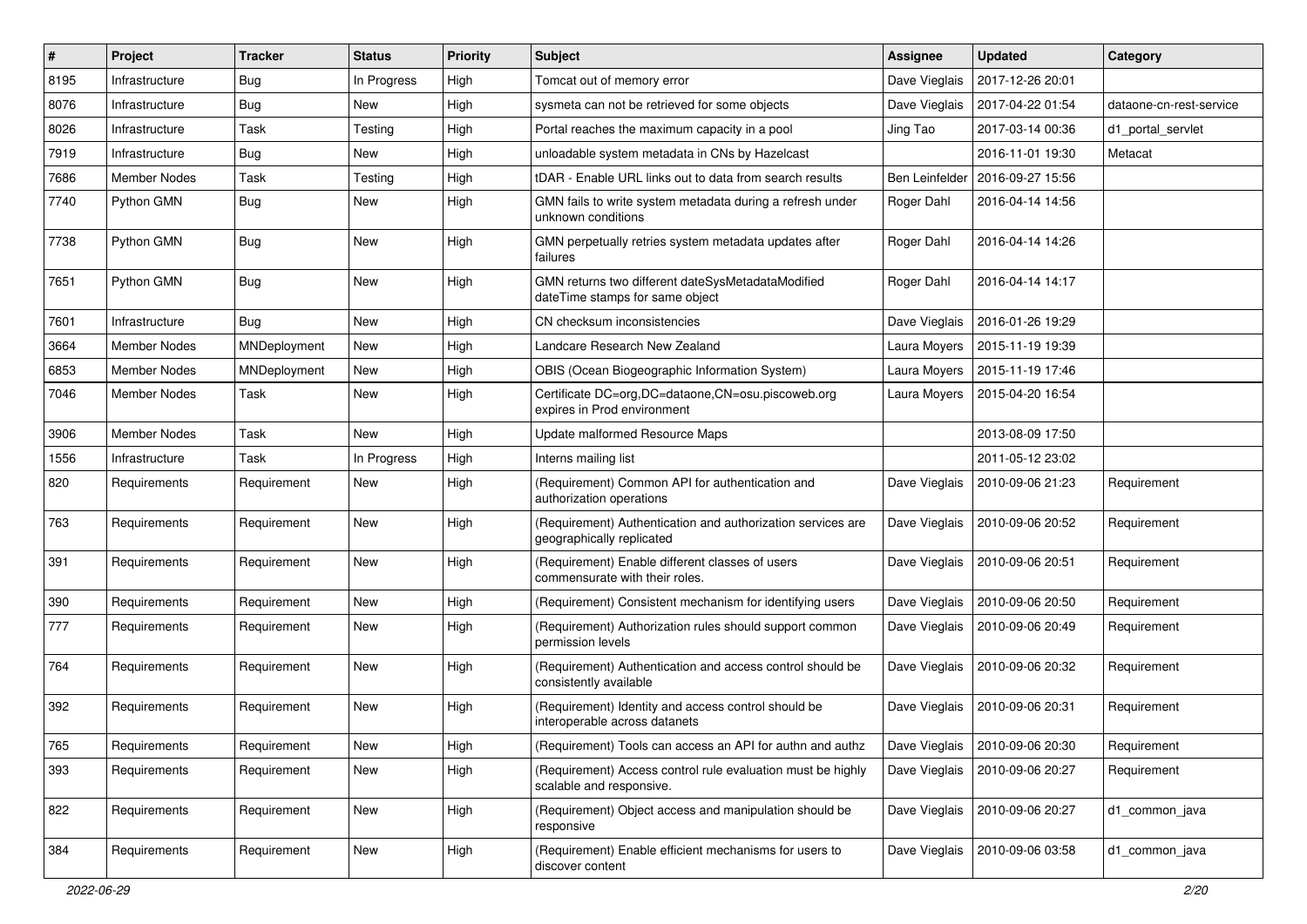| $\pmb{\#}$ | <b>Project</b>      | <b>Tracker</b> | <b>Status</b> | <b>Priority</b> | Subject                                                                                                                                                    | <b>Assignee</b>     | <b>Updated</b>   | Category           |
|------------|---------------------|----------------|---------------|-----------------|------------------------------------------------------------------------------------------------------------------------------------------------------------|---------------------|------------------|--------------------|
| 821        | Requirements        | Requirement    | New           | High            | (Requirement) Sponsor required functionality                                                                                                               | Dave Vieglais       | 2010-09-06 03:28 | d1_common_java     |
| 318        | Requirements        | Requirement    | New           | High            | (Requirement) Sponsor required Y1 functionality                                                                                                            | Dave Vieglais       | 2010-09-06 03:24 | d1_common_java     |
| 771        | Requirements        | Requirement    | New           | High            | (Requirement) User identities should have simple string<br>serializations that express both the user identity and<br>namespace from which it is drawn      | Dave Vieglais       | 2010-09-06 03:12 | Requirement        |
| 411        | Requirements        | Requirement    | New           | High            | (Requirement) The infrastructure must survive destruction of<br>one or more data storage nodes                                                             | Dave Vieglais       | 2010-09-06 03:10 | d1_common_java     |
| 761        | Requirements        | Requirement    | New           | High            | (Requirement) Users can specify authorization rules for data<br>objects, science metadata objects, and process artifacts<br>separately                     | Dave Vieglais       | 2010-09-06 03:06 | Requirement        |
| 769        | Requirements        | Requirement    | New           | High            | (Requirement) Authorization should support critical roles, such<br>as curators and system administrators                                                   | Dave Vieglais       | 2010-09-06 03:02 | Requirement        |
| 762        | Requirements        | Requirement    | New           | High            | (Requirement) User identities can be derived from existing<br>institutional directory services                                                             | Dave Vieglais       | 2010-09-06 03:01 | Requirement        |
| 592        | Requirements        | Requirement    | New           | High            | DataONE needs to synchronize metadata between MNs and<br><b>CNs</b>                                                                                        | <b>Robert Waltz</b> | 2010-09-06 02:28 | d1 cn service      |
| 795        | Requirements        | Requirement    | <b>New</b>    | High            | (Requirement) System must support revocation of user<br>permissions                                                                                        | Dave Vieglais       | 2010-08-29 20:45 | Requirement        |
| 772        | Requirements        | Requirement    | New           | High            | (Requirement) Authentication services should be compatible<br>with existing infrastructure and applications                                                | Dave Vieglais       | 2010-08-11 07:54 | Requirement        |
| 770        | Requirements        | Requirement    | New           | High            | (Requirement) Authorization system should be able to express<br>the pseudo-principal concepts like 'public'                                                | Dave Vieglais       | 2010-08-11 00:41 | Requirement        |
| 768        | Requirements        | Requirement    | New           | High            | (Requirement) Need default authz policies that resolve<br>problems associated with inaccessible principals                                                 | Dave Vieglais       | 2010-08-11 00:34 | Requirement        |
| 767        | Requirements        | Requirement    | New           | High            | (Requirement) Users need to be able to express embargo<br>rules for data                                                                                   | Dave Vieglais       | 2010-08-11 00:16 | Requirement        |
| 766        | Requirements        | Requirement    | New           | High            | (Requirement) Users should be able to easily assign proxy<br>privileges to other users and to systems acting on their behalf<br>for limited time durations | Dave Vieglais       | 2010-08-11 00:11 | Requirement        |
| 6562       | <b>Member Nodes</b> | MNDeployment   | Operational   | Normal          | BCO-DMO                                                                                                                                                    | Laura Moyers        | 2021-12-04 00:47 |                    |
| 8869       | Infrastructure      | Story          | New           | Normal          | Equivalent identities show owning different amount of<br>packages.                                                                                         | Jing Tao            | 2020-09-24 22:34 | d1 indexer         |
| 8866       | Infrastructure      | <b>Bug</b>     | New           | Normal          | Java client tools should set a custom user agent string                                                                                                    |                     | 2020-07-15 22:43 |                    |
| 8864       | <b>CN REST</b>      | Story          | New           | Normal          | Sychronization does not register authoritative replica entry<br>correctly                                                                                  | Jing Tao            | 2020-06-19 21:59 | d1_synchronization |
| 8862       | Infrastructure      | Story          | New           | Normal          | Deploy a new dataone-cn-rest release                                                                                                                       | Jing Tao            | 2020-04-23 16:24 |                    |
| 8817       | Infrastructure      | Task           | New           | Normal          | Configure sitemaps on the CN                                                                                                                               | Jing Tao            | 2020-03-12 18:30 |                    |
| 8860       | CN REST             | <b>Bug</b>     | New           | Normal          | /token endpoint doesn't set a content-type and character<br>encoding                                                                                       |                     | 2020-02-29 01:00 | d1_portal          |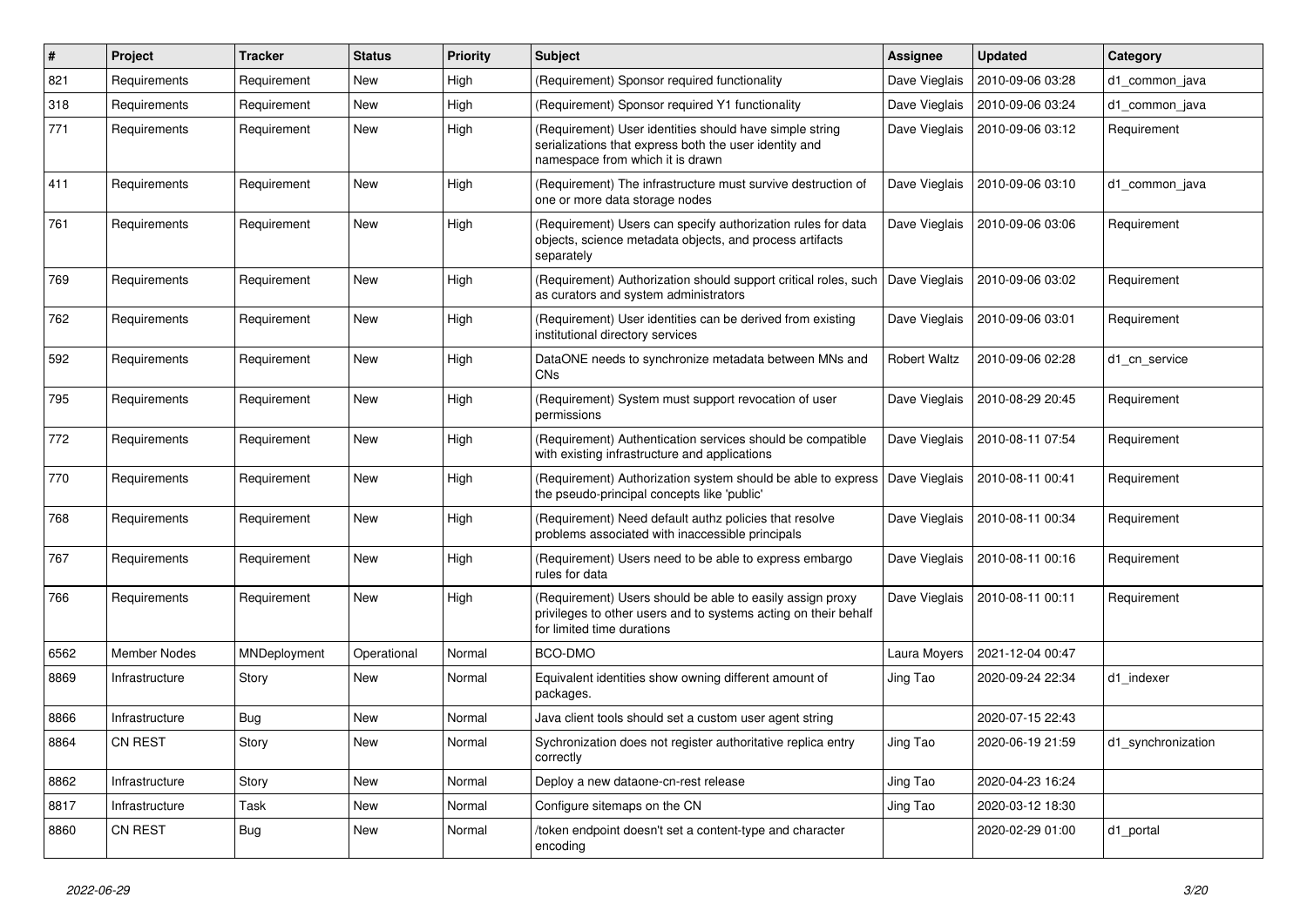| $\#$ | Project             | <b>Tracker</b> | <b>Status</b> | <b>Priority</b> | Subject                                                                                                  | <b>Assignee</b>  | <b>Updated</b>                   | Category                |
|------|---------------------|----------------|---------------|-----------------|----------------------------------------------------------------------------------------------------------|------------------|----------------------------------|-------------------------|
| 8858 | Infrastructure      | Task           | New           | Normal          | Update CN Apache configs in version control with directives to   Bryce Mecum<br>support sitemaps         |                  | 2020-02-24 19:26                 |                         |
| 3213 | Member Nodes        | MNDeployment   | Operational   | Normal          | University of Illinois, Chicago member node                                                              | Jing Tao         | 2020-01-23 22:42                 |                         |
| 8857 | Infrastructure      | Story          | New           | Normal          | D1Client.getCN() always get the production cn on the CN<br>Tomcat context                                | Jing Tao         | 2019-12-13 00:34                 | dataone-cn-rest-service |
| 3230 | Member Nodes        | MNDeployment   | Planning      | Normal          | ARM - Atmospheric Radiation Measurement member node                                                      | John Evans       | 2019-11-25 20:10                 |                         |
| 8856 | Infrastructure      | Story          | New           | Normal          | Put the system metadata part ahead of the object part when<br>d1_client_python constructs the multipart  |                  | 2019-11-22 18:31                 | d1_python               |
| 8855 | Infrastructure      | Story          | New           | Normal          | Put the system metadata part ahead of the object part when<br>d1 client r constructs the multipart       | Matthew<br>Jones | 2019-11-22 18:29                 | d1 client r             |
| 8854 | Infrastructure      | Story          | New           | Normal          | Put the system metadata part ahead of the object part when<br>d1_libclient_java constructs the multipart | Jing Tao         | 2019-11-22 18:25                 | d1_libclient_java       |
| 8853 | Infrastructure      | Story          | <b>New</b>    | Normal          | Make cn.resolve smarter                                                                                  |                  | 2019-11-15 16:50                 |                         |
| 8851 | Infrastructure      | Story          | New           | Normal          | CN sends error doc with "pid" to v2 endpoint                                                             | Jing Tao         | 2019-11-06 22:31                 | d1_synchronization      |
| 8849 | Infrastructure      | Story          | New           | Normal          | During sync, the CN does not detect error returned from<br>getChecksum()                                 | Jing Tao         | 2019-11-06 22:07                 |                         |
| 8850 | Infrastructure      | <b>Bug</b>     | New           | Normal          | v2.3.11 RdfXmlSubprocessor /<br>HttpService.getDocumentBySeriesId can be wrong                           | Jing Tao         | 2019-11-06 18:32                 | d1 indexer              |
| 8848 | Infrastructure      | Story          | New           | Normal          | A minor difference of annotation index between CN and MN                                                 |                  | 2019-11-01 21:37                 |                         |
| 8847 | Member Nodes        | MNDeployment   | In Review     | Normal          | Freshwater Research and Environmental Database<br>(IGBFRED)                                              | Dave Vieglais    | 2019-10-17 19:23                 |                         |
| 6957 | Member Nodes        | MNDeployment   | Operational   | Normal          | NRDC - Nevada Research Data Center                                                                       | Amy Forrester    | 2019-10-08 18:39                 |                         |
| 8844 | Member Nodes        | Bug            | New           | Normal          | Server certificate is expired                                                                            |                  | 2019-10-08 18:27                 |                         |
| 8772 | Member Nodes        | MNDeployment   | Operational   | Normal          | metaGRIL                                                                                                 | Jing Tao         | 2019-10-08 17:16                 |                         |
| 3687 | Member Nodes        | MNDeployment   | Operational   | Normal          | Montana State University Institute on Ecosystems                                                         |                  | Amy Forrester   2019-10-08 15:29 |                         |
| 3201 | Member Nodes        | MNDeployment   | Operational   | Normal          | Taiwan Forestry Research Institute                                                                       | Amy Forrester    | 2019-10-08 15:26                 |                         |
| 8846 | Member Nodes        | <b>Bug</b>     | New           | Normal          | TFRI node unresponsive                                                                                   |                  | 2019-10-08 15:26                 |                         |
| 4700 | Member Nodes        | MNDeployment   | Operational   | Normal          | IARC (International Arctic Research Center) Data Archive                                                 | Amy Forrester    | 2019-10-08 15:20                 |                         |
| 8845 | <b>Member Nodes</b> | Bug            | New           | Normal          | Server is returning a 500 error.                                                                         |                  | 2019-10-08 15:20                 |                         |
| 8843 | Member Nodes        | <b>Bug</b>     | New           | Normal          | Server certificate is expired                                                                            |                  | 2019-10-08 15:14                 |                         |
| 8839 | Member Nodes        | MNDeployment   | Planning      | Normal          | CMU KiltHub via Figshare                                                                                 | Roger Dahl       | 2019-09-24 17:48                 |                         |
| 8842 | Infrastructure      | Story          | New           | Normal          | Some exceptions in Metacat                                                                               |                  | 2019-09-19 17:53                 |                         |
| 7865 | Member Nodes        | MNDeployment   | Planning      | Normal          | Hydroshare (CUAHSI)                                                                                      | John Evans       | 2019-09-17 14:33                 |                         |
| 8254 | Member Nodes        | MNDeployment   | Planning      | Normal          | ABDS - Arctic Biodiversity Data Service (CAFF)                                                           | Amy Forrester    | 2019-09-17 14:31                 |                         |
| 8841 | Infrastructure      | Story          | New           | Normal          | Solr Index processor don't parse the attributes on the<br>otherEntity on an EML object                   | Jing Tao         | 2019-09-10 22:41                 | d1_indexer              |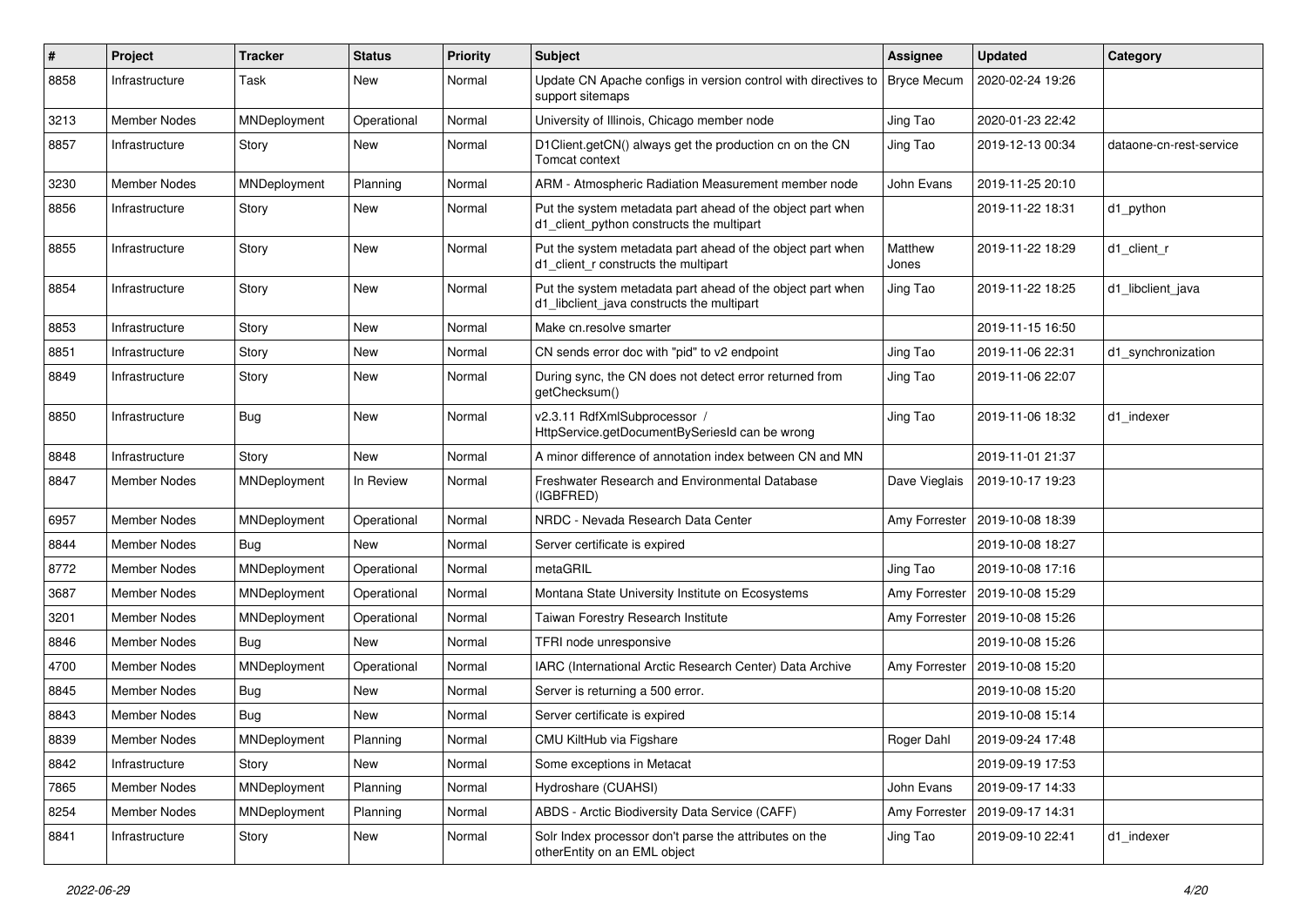| $\sharp$ | Project             | <b>Tracker</b> | <b>Status</b> | <b>Priority</b> | <b>Subject</b>                                                                                           | <b>Assignee</b>     | <b>Updated</b>   | Category           |
|----------|---------------------|----------------|---------------|-----------------|----------------------------------------------------------------------------------------------------------|---------------------|------------------|--------------------|
| 3559     | <b>Member Nodes</b> | MNDeployment   | Operational   | Normal          | ONEShare                                                                                                 | Amy Forrester       | 2019-09-03 16:40 |                    |
| 7969     | Member Nodes        | MNDeployment   | Operational   | Normal          | FEMC (Forest Ecosystem Monitoring Cooperative) - was VMC   Monica Ihli<br>Vermont Monitoring Cooperative |                     | 2019-08-27 17:22 |                    |
| 8837     | Infrastructure      | Story          | New           | Normal          | Merge the changes from metacat's feature-project-indexing<br>branch to d1_cn_index_processor             | Jing Tao            | 2019-08-16 17:18 | d1 indexer         |
| 8755     | Infrastructure      | Task           | New           | Normal          | Expand EML indexing support for EML 2.2                                                                  | <b>Bryce Mecum</b>  | 2019-08-15 01:50 |                    |
| 8835     | Member Nodes        | Story          | New           | Normal          | Add ability for scanner to stop after a certain number of errors                                         | John Evans          | 2019-08-12 19:16 |                    |
| 8833     | Member Nodes        | Story          | New           | Normal          | Problems utilizing pyshacl within SlenderNodes                                                           | John Evans          | 2019-08-09 18:20 |                    |
| 8830     | Member Nodes        | Task           | New           | Normal          | <b>Requirements Analysis</b>                                                                             | John Evans          | 2019-08-06 14:44 |                    |
| 8832     | <b>Member Nodes</b> | Story          | New           | Normal          | Conflict between pyshacl and owlr on ubuntu                                                              | John Evans          | 2019-08-05 19:32 |                    |
| 8831     | Member Nodes        | Story          | New           | Normal          | Import error with schema_org.data                                                                        | John Evans          | 2019-08-05 18:57 |                    |
| 8670     | Member Nodes        | Task           | New           | Normal          | FEMC - upgrade GMN 2.3.7 to 3.0.4                                                                        | Roger Dahl          | 2019-08-02 18:22 |                    |
| 8828     | <b>Member Nodes</b> | MNDeployment   | In Review     | Normal          | <b>SESAR</b>                                                                                             |                     | 2019-08-01 16:09 |                    |
| 8086     | Infrastructure      | Task           | In Progress   | Normal          | upgrade Spring dependencies                                                                              | Rob Nahf            | 2019-07-25 20:32 | d1 indexer         |
| 8827     | Infrastructure      | Bug            | New           | Normal          | synchronization doesn't update dateSystemMetadataModified<br>if that's the only field that changed       | Rob Nahf            | 2019-07-11 21:26 | d1 synchronization |
| 3228     | Member Nodes        | MNDeployment   | Operational   | Normal          | NCEI - National Centers for Environmental Information                                                    | Dave Vieglais       | 2019-07-08 16:28 |                    |
| 8821     | Infrastructure      | Bug            | New           | Normal          | Object doi:10.18739/A2610VR7Z fails to index on CN                                                       | Jing Tao            | 2019-06-19 00:06 |                    |
| 7432     | Java Client         | Bug            | In Progress   | Normal          | Java Client does not support id Filter for v2 release                                                    | Rob Nahf            | 2019-06-14 18:47 | d1 libclient java  |
| 8819     | Member Nodes        | Story          | New           | Normal          | <b>IEDA</b> documents not in DataONE                                                                     |                     | 2019-06-13 19:20 |                    |
| 6674     | <b>Member Nodes</b> | MNDeployment   | Operational   | Normal          | OTS - Neotropical Data Center                                                                            | Jing Tao            | 2019-06-10 13:03 |                    |
| 6708     | Member Nodes        | MNDeployment   | Operational   | Normal          | NEON - National Ecological Observatory Network                                                           | <b>Bruce Wilson</b> | 2019-06-06 19:52 |                    |
| 8815     | Infrastructure      | Bug            | New           | Normal          | Investigate and fix failed sync/harvest of<br>doi:10.18739/A2CH48                                        |                     | 2019-06-04 23:26 |                    |
| 8766     | Infrastructure      | Feature        | In Progress   | Normal          | support server-side link checking for the 303 redirect url in the<br>resolve call                        | Rob Nahf            | 2019-05-31 15:16 | d1_cn_service      |
| 8811     | Infrastructure      | Task           | New           | Normal          | Merge 2.3.9 changes to trunk                                                                             | Jing Tao            | 2019-05-21 13:06 |                    |
| 8810     | CN REST             | Task           | New           | Normal          | Verify configuration of portal certificates                                                              |                     | 2019-05-21 13:00 |                    |
| 8364     | CN REST             | Story          | In Progress   | Normal          | Ensure portal uses correct X509 certificates                                                             |                     | 2019-05-21 12:57 | d1 portal servlet  |
| 8809     | CN REST             | Task           | New           | Normal          | Adjust portal properties for certificate configuration                                                   |                     | 2019-05-21 12:57 |                    |
| 8808     | Infrastructure      | Task           | New           | Normal          | Remove old versions of Tomcat                                                                            |                     | 2019-05-21 12:49 |                    |
| 8807     | Infrastructure      | Task           | New           | Normal          | remove old versions of postgres                                                                          |                     | 2019-05-21 12:47 |                    |
| 8806     | Infrastructure      | Story          | New           | Normal          | Cleanup from OS upgrades                                                                                 |                     | 2019-05-21 12:45 |                    |
| 8796     | Infrastructure      | Story          | New           | Normal          | Various issues with service access after upgrade to 18.04                                                | Jing Tao            | 2019-05-21 12:38 |                    |
| 8804     | Infrastructure      | Task           | New           | Normal          | Add Idap backup config to cn os-core                                                                     | Dave Vieglais       | 2019-05-21 12:32 | dataone-cn-os-core |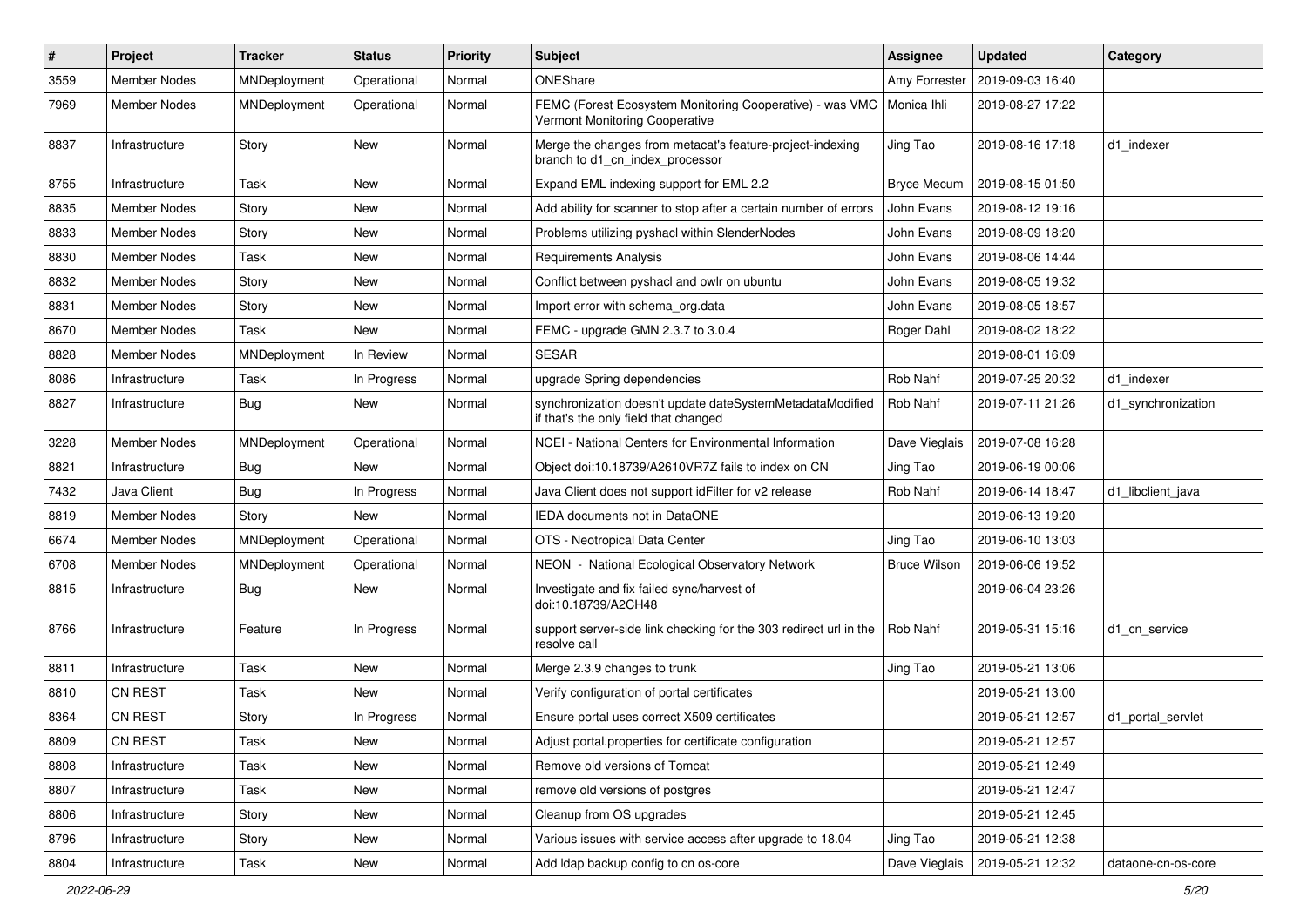| $\pmb{\#}$ | Project             | <b>Tracker</b> | <b>Status</b> | Priority | <b>Subject</b>                                                                       | <b>Assignee</b>    | <b>Updated</b>                   | Category               |
|------------|---------------------|----------------|---------------|----------|--------------------------------------------------------------------------------------|--------------------|----------------------------------|------------------------|
| 8683       | <b>Member Nodes</b> | Story          | New           | Normal   | USGS SDC: redeploy as a v2 Slender Node with GMN                                     | John Evans         | 2019-05-15 14:03                 |                        |
| 8704       | Member Nodes        | MNDeployment   | Operational   | Normal   | IEDA_Marine-Geo Digital Library (Interdisciplinary Earth Data<br>Alliance)           | Dave Vieglais      | 2019-05-14 13:47                 |                        |
| 8721       | Member Nodes        | MNDeployment   | Operational   | Normal   | IEDA_US Antarctic Program Data Center (Interdisciplinary<br>Earth Data Alliance)     | Dave Vieglais      | 2019-05-14 13:46                 |                        |
| 8035       | Member Nodes        | MNDeployment   | Operational   | Normal   | IEDA_EarthChem Library (Interdisciplinary Earth Data<br>Alliance)                    | Dave Vieglais      | 2019-05-06 14:25                 |                        |
| 8749       | <b>CN REST</b>      | Story          | New           | Normal   | Fix log aggregation events from the CN without associated CN   Dave Vieglais<br>IPs. |                    | 2019-05-01 22:25                 |                        |
| 8793       | Infrastructure      | Task           | New           | Normal   | Replace ONEMercury installation                                                      |                    | 2019-05-01 14:04                 |                        |
| 8792       | Infrastructure      | Task           | New           | Normal   | Create landing page for redirection from ONEMercury                                  |                    | 2019-05-01 14:03                 |                        |
| 8791       | Infrastructure      | Story          | New           | Normal   | Complete deprecation of ONEMercury interface                                         | Rob Nahf           | 2019-05-01 14:00                 | d1 mercury             |
| 5451       | Member Nodes        | MNDeployment   | Operational   | Normal   | Cary Institute (via Figshare)                                                        | Monica Ihli        | 2019-04-17 21:39                 |                        |
| 8566       | Member Nodes        | Task           | In Progress   | Normal   | <b>Test Registration</b>                                                             | Rob Nahf           | 2019-04-16 17:17                 |                        |
| 8498       | Member Nodes        | Task           | In Progress   | Normal   | SANParks metacat not responding to harvest requests                                  | Matthew<br>Jones   | 2019-04-15 18:09                 |                        |
| 8783       | Infrastructure      | <b>Bug</b>     | New           | Normal   | synchronization re-created 26k map entries in<br>SyncQueueFacade.nodeIdRoundRobin    | Rob Nahf           | 2019-04-02 20:10                 | d1 synchronization     |
| 8780       | Infrastructure      | Feature        | New           | Normal   | Develop support for DataCite 4.0 and 4.1 and 4.2                                     | Dave Vieglais      | 2019-03-30 20:38                 | d1 indexer             |
| 8779       | Infrastructure      | Story          | New           | Normal   | ForesiteResourceMap performance issue                                                | Rob Nahf           | 2019-03-25 18:48                 | d1 indexer             |
| 8782       | Infrastructure      | Story          | New           | Normal   | Upgrade OS to Ubuntu 18.04 on CNs                                                    | Jing Tao           | 2019-03-22 18:12                 |                        |
| 8777       | <b>CN REST</b>      | Task           | New           | Normal   | Configure CN to audit objects greater than 1GB                                       | Chris Jones        | 2019-03-13 20:50                 | d1 replication auditor |
| 8778       | CN REST             | Task           | New           | Normal   | Ensure SystemMetadata replica auditing updates are saved<br>and broadcast            | Chris Jones        | 2019-03-12 16:54                 | d1 replication auditor |
| 8776       | CN REST             | Task           | New           | Normal   | Set valid replica status to completed                                                | Chris Jones        | 2019-03-12 15:57                 | d1 replication auditor |
| 8775       | Infrastructure      | Task           | In Progress   | Normal   | Make taxonomic rank fields in Solr index non-case-sensitive                          | <b>Bryce Mecum</b> | 2019-03-11 23:35                 |                        |
| 8774       | Infrastructure      | Decision       | New           | Normal   | Add new CN format for MPEG-2 or update video/mpeg format<br>to cover MPEG-2          |                    | 2019-03-08 16:03                 |                        |
| 8676       | <b>Member Nodes</b> | Task           | <b>New</b>    | Normal   | NRDC - GMN upgrade 2.4.2 to 3.0.4                                                    | Roger Dahl         | 2019-03-05 20:43                 |                        |
| 8668       | Member Nodes        | Task           | New           | Normal   | MPC- upgrade GMN version 1.2.10 to 3.0.4                                             | Roger Dahl         | 2019-03-05 20:35                 |                        |
| 8771       | CN REST             | Story          | New           | Normal   | Issue with LDAP when updating `nodeReplicationPolicy`                                |                    | Dave Vieglais   2019-03-05 19:43 | d1_cn_rest             |
| 8770       | CN REST             | Story          | New           | Normal   | Issue with CN handling of encoded identifiers in object/ meta/<br>node/, others?     | Jing Tao           | 2019-03-05 19:37                 | d1_cn_rest             |
| 3234       | Member Nodes        | MNDeployment   | Testing       | Normal   | CyVerse (iPlant) member node                                                         | Rob Nahf           | 2019-03-05 18:36                 |                        |
| 8681       | Member Nodes        | Task           | New           | Normal   | NCEI - install new GMN                                                               | Roger Dahl         | 2019-03-05 18:20                 |                        |
| 6401       | Member Nodes        | MNDeployment   | Operational   | Normal   | NM EPSCoR                                                                            | Roger Dahl         | 2019-03-05 18:13                 |                        |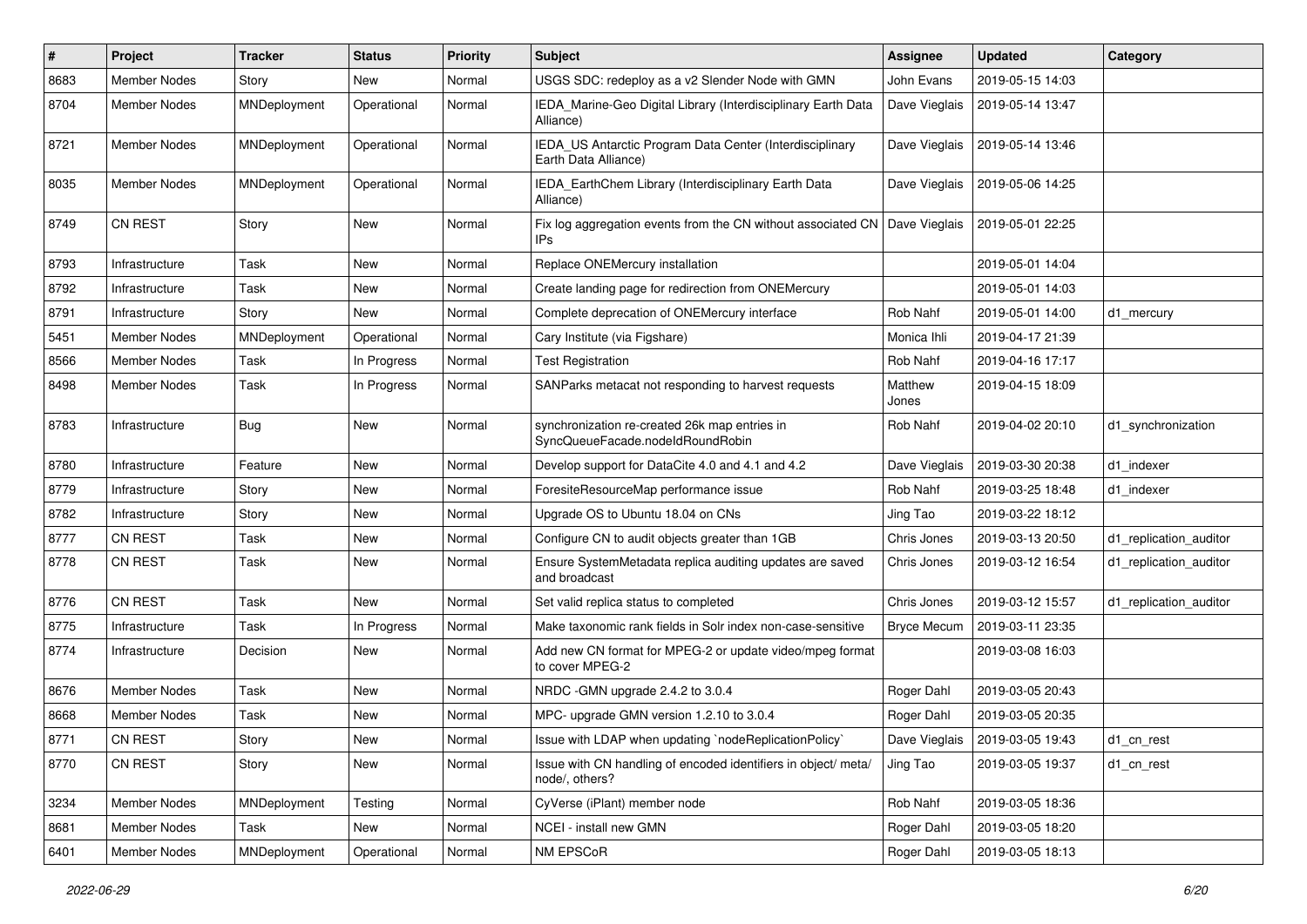| $\pmb{\#}$ | Project             | <b>Tracker</b> | <b>Status</b> | <b>Priority</b> | Subject                                                                                                                    | <b>Assignee</b>    | <b>Updated</b>                   | Category                  |
|------------|---------------------|----------------|---------------|-----------------|----------------------------------------------------------------------------------------------------------------------------|--------------------|----------------------------------|---------------------------|
| 8053       | Infrastructure      | Feature        | New           | Normal          | add funding award number to index                                                                                          | Peter<br>Slaughter | 2019-03-04 19:36                 | dataone-cn-index          |
| 5833       | Member Nodes        | Story          | In Progress   | Normal          | <b>GBIF: Developing</b>                                                                                                    |                    | 2019-02-19 18:24                 |                           |
| 8043       | Infrastructure      | Bug            | New           | Normal          | The origin field for EML documents isn't properly extracted<br>when references are used                                    | Jing Tao           | 2019-02-12 18:45                 | d1 indexer                |
| 8762       | Infrastructure      | Story          | New           | Normal          | Add new formats to CN                                                                                                      |                    | 2019-02-07 20:03                 |                           |
| 5841       | Member Nodes        | Task           | New           | Normal          | <b>GBIF: SSL Certificates</b>                                                                                              |                    | 2019-01-28 14:40                 |                           |
| 5838       | Member Nodes        | Story          | New           | Normal          | <b>GBIF: Testing</b>                                                                                                       |                    | 2019-01-28 14:39                 |                           |
| 5899       | Member Nodes        | Task           | New           | Normal          | GBIF: Create news item                                                                                                     | Amy Forrester      | 2019-01-24 17:10                 |                           |
| 5867       | <b>Member Nodes</b> | Story          | <b>New</b>    | Normal          | GBIF: Registration in Production environment                                                                               |                    | 2019-01-24 17:08                 |                           |
| 5835       | Member Nodes        | Task           | Ready         | Normal          | <b>GBIF: Local Testing</b>                                                                                                 | Rob Nahf           | 2019-01-24 16:53                 |                           |
| 8736       | Infrastructure      | Story          | New           | Normal          | Decouple the index generator to the hazelcast system<br>metadata map                                                       |                    | 2019-01-22 19:27                 | d1 indexer                |
| 8366       | Infrastructure      | Story          | New           | Normal          | Migrate jenkins continuous integration from UNM to UCSB                                                                    | Dave Vieglais      | 2019-01-22 19:26                 | <b>Support Operations</b> |
| 8367       | Infrastructure      | Story          | New           | Normal          | Duplicate jenkins jobs from UNM to UCSB                                                                                    | Dave Vieglais      | 2019-01-22 19:25                 | <b>Support Operations</b> |
| 8368       | Infrastructure      | Story          | New           | Normal          | Update backup strategy for jenkins job configurations to<br>subversion                                                     | Dave Vieglais      | 2019-01-22 19:25                 | <b>Support Operations</b> |
| 8740       | CN REST             | Bug            | <b>New</b>    | Normal          | CN resolve service returning 404 for some pids                                                                             |                    | 2019-01-22 18:41                 | cn metacat                |
| 8727       | <b>Member Nodes</b> | Story          | In Progress   | Normal          | <b>NCAR Discovery &amp; Assessment</b>                                                                                     |                    | 2019-01-22 18:34                 |                           |
| 8756       | <b>CN REST</b>      | Story          | New           | Normal          | Ensure replica auditor is effective                                                                                        | Chris Jones        | 2019-01-15 21:00                 | d1_replication_auditor    |
| 8757       | <b>CN REST</b>      | Story          | New           | Normal          | Fix getChecksum() in MNAuditTask to use dynamic checksum<br>algorithms                                                     | Chris Jones        | 2019-01-14 19:48                 | d1 replication auditor    |
| 8758       | Infrastructure      | Story          | <b>New</b>    | Normal          | Index replicationStatus field                                                                                              | Jing Tao           | 2019-01-14 18:00                 | d1 indexer                |
| 8582       | <b>CN REST</b>      | Story          | New           | Normal          | Replica Auditing service is throwing errors                                                                                | Jing Tao           | 2019-01-14 16:40                 | d1 replication auditor    |
| 8753       | Infrastructure      | Task           | New           | Normal          | Add support for EML 2.2 (indexing, view)                                                                                   | <b>Bryce Mecum</b> | 2018-12-19 00:54                 |                           |
| 8754       | Infrastructure      | Task           | <b>New</b>    | Normal          | Add EML 2.2 to CN formats list                                                                                             | <b>Bryce Mecum</b> | 2018-12-19 00:54                 |                           |
| 7895       | Member Nodes        | MNDeployment   | Operational   | Normal          | Pangaea                                                                                                                    | Monica Ihli        | 2018-12-04 14:58                 |                           |
| 8186       | <b>Member Nodes</b> | MNDeployment   | Operational   | Normal          | ESS-DIVE, including CDIAC                                                                                                  | Matthew<br>Jones   | 2018-12-04 14:57                 |                           |
| 8544       | Member Nodes        | MNDeployment   | Operational   | Normal          | Chinese Ecosystem Research Network                                                                                         |                    | Amy Forrester   2018-12-04 14:56 |                           |
| 8737       | Infrastructure      | Story          | New           | Normal          | Submitters and rights-holders with group permissions can't be<br>granted authorization when the sync process validates sid | Jing Tao           | 2018-11-28 17:12                 | d1_synchronization        |
| 8750       | Member Nodes        | Task           | In Progress   | Normal          | reconnect eLTER MN to DataONE                                                                                              | Roger Dahl         | 2018-11-28 16:59                 |                           |
| 8747       | Infrastructure      | Task           | New           | Normal          | Adjust package configuration to persist changes between<br>updates                                                         | Dave Vieglais      | 2018-11-16 17:32                 |                           |
| 8746       | Infrastructure      | Task           | New           | Normal          | Require email address from user when logging in via ORCID                                                                  |                    | 2018-11-16 05:57                 |                           |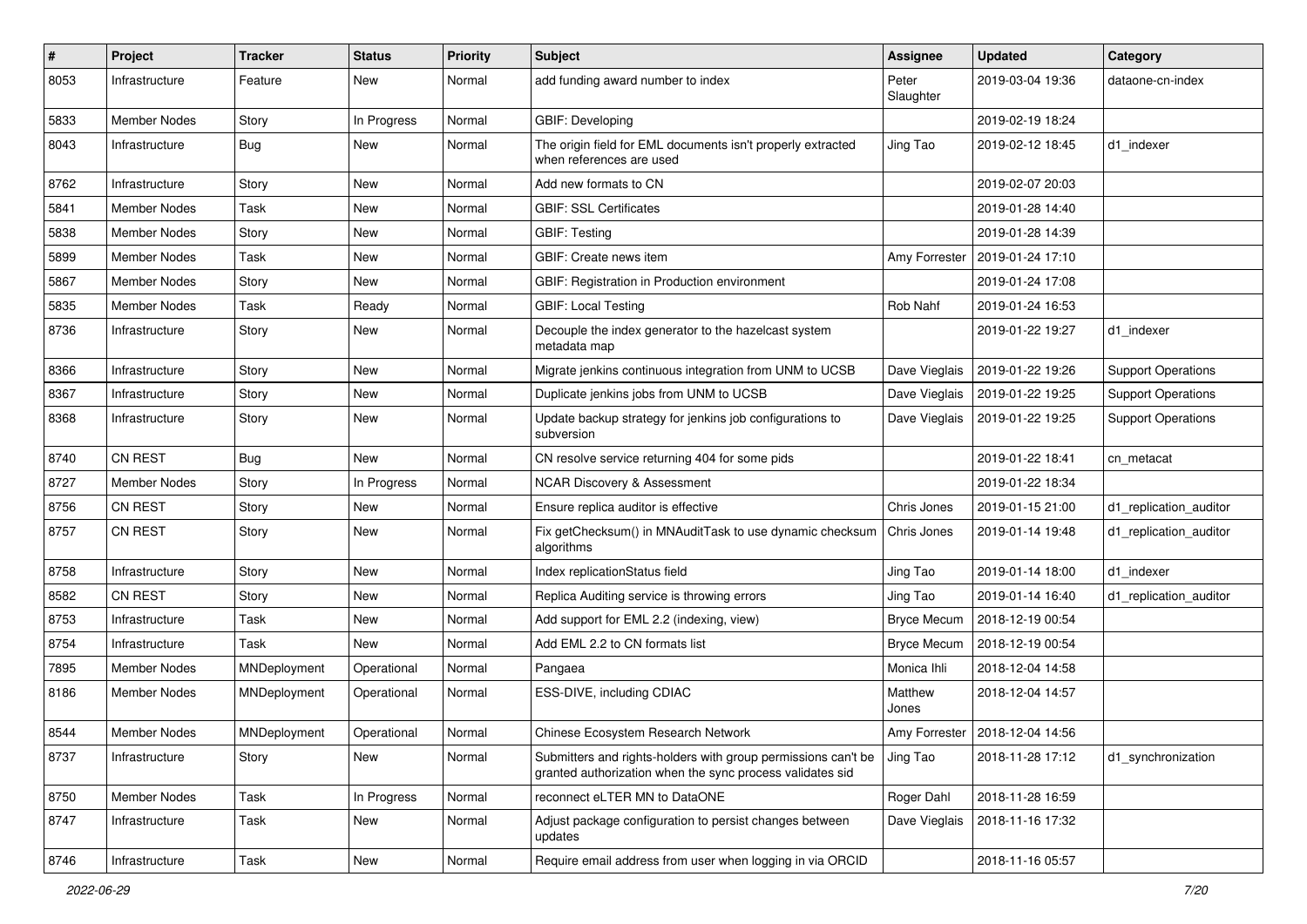| $\#$ | Project             | <b>Tracker</b> | <b>Status</b> | Priority | <b>Subject</b>                                                                                               | <b>Assignee</b>       | <b>Updated</b>   | Category              |
|------|---------------------|----------------|---------------|----------|--------------------------------------------------------------------------------------------------------------|-----------------------|------------------|-----------------------|
| 3047 | Infrastructure      | <b>Bug</b>     | In Progress   | Normal   | Metacat allows whitespace in Identifiers                                                                     | <b>Ben Leinfelder</b> | 2018-11-13 21:44 |                       |
| 7956 | <b>Member Nodes</b> | MNDeployment   | Operational   | Normal   | Environmental Data Initiative (EDI)                                                                          | Laura Moyers          | 2018-11-13 19:14 |                       |
| 8742 | <b>Member Nodes</b> | Task           | <b>New</b>    | Normal   | GMN upgrade from 2.4.1 to 3.2.0                                                                              | Roger Dahl            | 2018-11-13 19:14 |                       |
| 8739 | Infrastructure      | Task           | In Progress   | Normal   | Attempting to set ulimit results in error on UCSB systems                                                    | Jing Tao              | 2018-11-08 15:10 | d1 process daemon     |
| 8738 | Infrastructure      | Story          | In Progress   | Normal   | HZEventFilter performance decline with increased task queue                                                  | Rob Nahf              | 2018-10-30 04:10 | d1 indexer            |
| 8735 | Infrastructure      | Bug            | In Progress   | Normal   | NPE in IndexTask causes indexing job to fail                                                                 | Rob Nahf              | 2018-10-18 18:33 | d1 indexer            |
| 8734 | Infrastructure      | Story          | New           | Normal   | Hazelcast shutdown tied to out of memory exception!                                                          | Rob Nahf              | 2018-10-18 16:55 | Metacat               |
| 8733 | <b>CN REST</b>      | Bug            | New           | Normal   | Exception handling in ForesiteResourceMap needs<br>improvement                                               | Jing Tao              | 2018-10-12 20:09 | d1_cn_index_processor |
| 8729 | <b>Member Nodes</b> | Task           | <b>New</b>    | Normal   | <b>Requirements Analysis</b>                                                                                 |                       | 2018-10-11 17:24 |                       |
| 8730 | Member Nodes        | Task           | <b>New</b>    | Normal   | Plan the Implementation (NCAR)                                                                               |                       | 2018-10-11 17:21 |                       |
| 7082 | Member Nodes        | MNDeployment   | Operational   | Normal   | USGS Science Data Catalog (SDC)                                                                              | Laura Moyers          | 2018-10-09 16:27 |                       |
| 8725 | Member Nodes        | MNDeployment   | In Review     | Normal   | NCAR (National Center for Atmospheric Research)                                                              |                       | 2018-10-08 13:33 |                       |
| 8731 | Infrastructure      | <b>Bug</b>     | New           | Normal   | Indexing solr client method is building query with too many<br>ORs, causing errors                           | <b>Rob Nahf</b>       | 2018-10-04 22:25 | d1 indexer            |
| 8506 | Infrastructure      | Task           | <b>New</b>    | Normal   | Identify ISO metadata terms appropriate for population of data<br>citation elements of the solr search index |                       | 2018-10-04 18:17 |                       |
| 8728 | <b>Member Nodes</b> | Task           | In Progress   | Normal   | Initial Communications (NCAR)                                                                                | Amy Forrester         | 2018-10-04 17:24 |                       |
| 8724 | Infrastructure      | Bug            | <b>New</b>    | Normal   | index out of bounds error in PortalCertificateManager                                                        | Rob Nahf              | 2018-10-02 19:11 | d1_portal             |
| 5836 | Member Nodes        | Task           | Testing       | Normal   | GBIF: Verify that MN passes the Web Tester                                                                   | Rob Nahf              | 2018-09-26 19:57 |                       |
| 4730 | Member Nodes        | MNDeployment   | Testing       | Normal   | Global Biodiversity Information Facility                                                                     | Dave Vieglais         | 2018-09-26 19:45 |                       |
| 3557 | Member Nodes        | MNDeployment   | Operational   | Normal   | <b>LTER Network</b>                                                                                          | Roger Dahl            | 2018-09-25 17:17 |                       |
| 7051 | <b>Member Nodes</b> | MNDeployment   | Operational   | Normal   | <b>GRIIDC</b> - Gulf of Mexico Research Initiative                                                           | Laura Moyers          | 2018-09-25 17:14 |                       |
| 8702 | Infrastructure      | Story          | New           | Normal   | <b>Indexing Refactor Strategy</b>                                                                            | Rob Nahf              | 2018-09-24 18:05 | d1 indexer            |
| 8703 | Infrastructure      | Task           | New           | Normal   | test the cleaned up indexer in DEV                                                                           | Rob Nahf              | 2018-09-24 18:05 | d1 indexer            |
| 8363 | Infrastructure      | Story          | <b>New</b>    | Normal   | indexer shutdown generates index tasks                                                                       | Rob Nahf              | 2018-09-24 15:25 | d1 indexer            |
| 8698 | <b>CN REST</b>      | Bug            | New           | Normal   | CN Performance degradation                                                                                   |                       | 2018-09-13 21:05 | d1_cn_rest            |
| 8697 | <b>Member Nodes</b> | Task           | <b>New</b>    | Normal   | ESSDIVE: anonymous download issue                                                                            | Chris Jones           | 2018-09-13 19:40 |                       |
| 8673 | Member Nodes        | Task           | New           | Normal   | Pangaea- GMN upgrade from 2.4.0 to 3.0.4                                                                     | Roger Dahl            | 2018-09-04 18:48 |                       |
| 3689 | Member Nodes        | MNDeployment   | Deferred      | Normal   | University of South Carolina, Computer Science Department                                                    |                       | 2018-08-31 15:26 |                       |
| 5450 | Member Nodes        | Task           | In Progress   | Normal   | (Waiting for) USC to complete development of MN stack<br>(derived from GMN)                                  | Laura Moyers          | 2018-08-31 15:26 |                       |
| 7979 | Member Nodes        | Task           | New           | Normal   | GINA: Configure SSL Certificates for Testing Environment                                                     | Amy Forrester         | 2018-08-31 15:23 |                       |
| 7757 | Member Nodes        | MNDeployment   | Deferred      | Normal   | GINA - Geographic Information Network of Alaska                                                              | Roger Dahl            | 2018-08-31 15:22 |                       |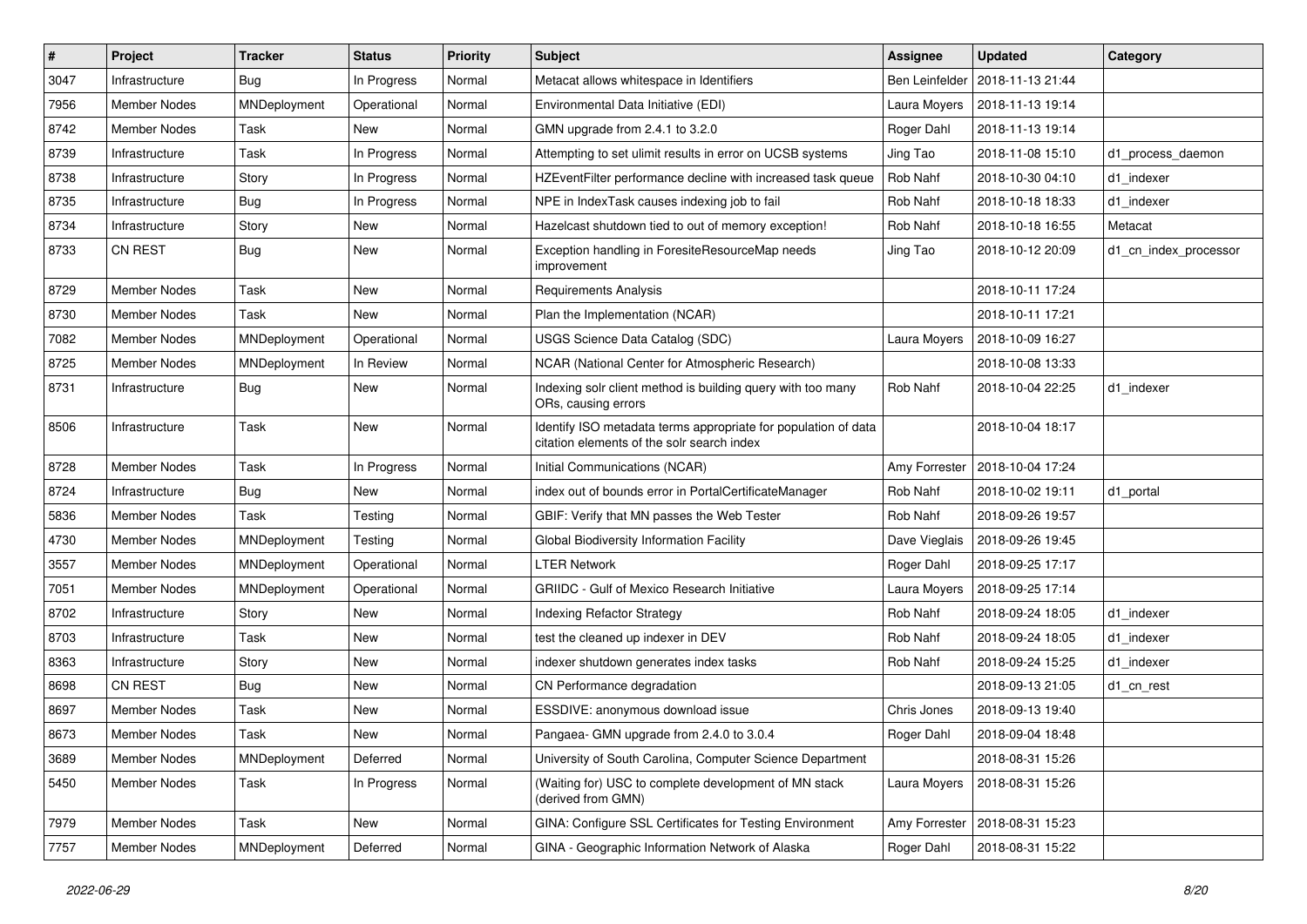| $\vert$ # | Project             | <b>Tracker</b> | <b>Status</b> | Priority | <b>Subject</b>                                                                                                                  | Assignee      | <b>Updated</b>                   | Category           |
|-----------|---------------------|----------------|---------------|----------|---------------------------------------------------------------------------------------------------------------------------------|---------------|----------------------------------|--------------------|
| 7986      | <b>Member Nodes</b> | Task           | <b>New</b>    | Normal   | GINA: Configure SSL Certificates for Production                                                                                 | Amy Forrester | 2018-08-31 15:22                 |                    |
| 3172      | <b>Member Nodes</b> | MNDeployment   | Operational   | Normal   | Replication instance at UNM                                                                                                     | Dave Vieglais | 2018-08-31 15:22                 |                    |
| 3530      | Member Nodes        | MNDeployment   | Operational   | Normal   | Replication instance at UCSB                                                                                                    | Dave Vieglais | 2018-08-31 15:22                 |                    |
| 3529      | <b>Member Nodes</b> | MNDeployment   | Operational   | Normal   | Replication instance at ORC                                                                                                     | Dave Vieglais | 2018-08-31 15:21                 |                    |
| 3748      | Member Nodes        | MNDeployment   | Operational   | Normal   | PPBIO Member Node                                                                                                               | Jing Tao      | 2018-08-31 15:20                 |                    |
| 8686      | Infrastructure      | <b>Bug</b>     | <b>New</b>    | Normal   | d1-index-task-processor failed with NPE                                                                                         | Rob Nahf      | 2018-08-24 01:35                 | d1 indexer         |
| 8685      | Member Nodes        | Task           | New           | Normal   | ONEShare - GMN upgrade 2.4.2 to 3.0.4                                                                                           | Roger Dahl    | 2018-08-23 17:18                 |                    |
| 8672      | <b>Member Nodes</b> | Task           | <b>New</b>    | Normal   | CDL - upgrade GMN 2.4.0 to 3.0.4                                                                                                | Roger Dahl    | 2018-08-23 17:13                 |                    |
| 7842      | <b>Member Nodes</b> | MNDeployment   | Operational   | Normal   | Research Workspace                                                                                                              | Roger Dahl    | 2018-08-14 17:05                 |                    |
| 3560      | Member Nodes        | MNDeployment   | Operational   | Normal   | Cornell Lab of Ornithology eBird                                                                                                | Laura Moyers  | 2018-08-06 21:12                 |                    |
| 3708      | Member Nodes        | MNDeployment   | Operational   | Normal   | Minnesota Population Center                                                                                                     | Laura Moyers  | 2018-08-06 19:43                 |                    |
| 8378      | <b>Member Nodes</b> | Task           | In Progress   | Normal   | (OTS) replicate data                                                                                                            | Amy Forrester | 2018-07-31 18:49                 |                    |
| 5453      | <b>Member Nodes</b> | MNDeployment   | Deferred      | Normal   | Dataverse                                                                                                                       | Laura Moyers  | 2018-07-24 16:41                 |                    |
| 8646      | Member Nodes        | Task           | New           | Normal   | (cyverse) Formal Announcement                                                                                                   |               | 2018-07-19 18:31                 |                    |
| 8601      | Infrastructure      | Decision       | <b>New</b>    | Normal   | Decide on a URI space for DataONE resources                                                                                     |               | 2018-07-18 21:42                 |                    |
| 8504      | Infrastructure      | Story          | <b>New</b>    | Normal   | Support creation of data citation record from solr record                                                                       | Monica Ihli   | 2018-07-17 23:06                 | d1 indexer         |
| 8657      | Log Reporting       | Bug            | New           | Normal   | Log aggregation service not recording logs for the MNs -<br>urn:node:TDAR and urn:node:OTS_NDC                                  |               | 2018-07-16 21:36                 | d1 log aggregation |
| 8645      | <b>Member Nodes</b> | Task           | <b>New</b>    | Normal   | (Cyverse) Mutual acceptance                                                                                                     | Amy Forrester | 2018-07-05 14:26                 |                    |
| 8644      | <b>Member Nodes</b> | Task           | New           | Normal   | (Cyverse) Register in Production                                                                                                |               | 2018-07-05 14:25                 |                    |
| 8643      | <b>Member Nodes</b> | Task           | <b>New</b>    | Normal   | (Cyverse) Implement in Production Environment                                                                                   |               | 2018-07-05 14:25                 |                    |
| 8642      | Infrastructure      | Bug            | New           | Normal   | Replication tasks apparently not deleted from backing store in<br>a timely fashion                                              | Dave Vieglais | 2018-07-05 12:11                 | d1 replication     |
| 8641      | Infrastructure      | Bug            | <b>New</b>    | Normal   | Any change to SystemMetadata causes a new replication task<br>to be generated without consideration of the object replicability | Chris Jones   | 2018-07-04 12:28                 | d1 replication     |
| 8640      | Infrastructure      | <b>Bug</b>     | New           | Normal   | Replication includes "down" nodes as replication targets                                                                        | Chris Jones   | 2018-07-04 11:29                 | d1 replication     |
| 8639      | Infrastructure      | Story          | <b>New</b>    | Normal   | Replication performance is too slow to service demand                                                                           | Chris Jones   | 2018-07-04 11:18                 | d1 replication     |
| 7505      | <b>Member Nodes</b> | Task           | In Progress   | Normal   | Correct generous access policies                                                                                                | Roger Dahl    | 2018-07-02 20:39                 |                    |
| 8564      | Member Nodes        | Story          | New           | Normal   | (CyVerse) Testing & Development                                                                                                 | Rob Nahf      | 2018-07-02 19:56                 |                    |
| 8635      | <b>Member Nodes</b> | Task           | New           | Normal   | DAAC: Develop or Implement MN Software                                                                                          |               | 2018-07-02 15:00                 |                    |
| 8636      | Member Nodes        | Task           | New           | Normal   | <b>DAAC: Test Registration</b>                                                                                                  |               | 2018-07-02 14:58                 |                    |
| 8634      | Member Nodes        | Story          | <b>New</b>    | Normal   | DAAC: Testing & Development                                                                                                     | Dave Vieglais | 2018-07-02 14:55                 |                    |
| 8633      | <b>Member Nodes</b> | Task           | In Progress   | Normal   | DAAC: Re-Training & Re-Deployment Planning                                                                                      |               | Amy Forrester   2018-07-02 14:53 |                    |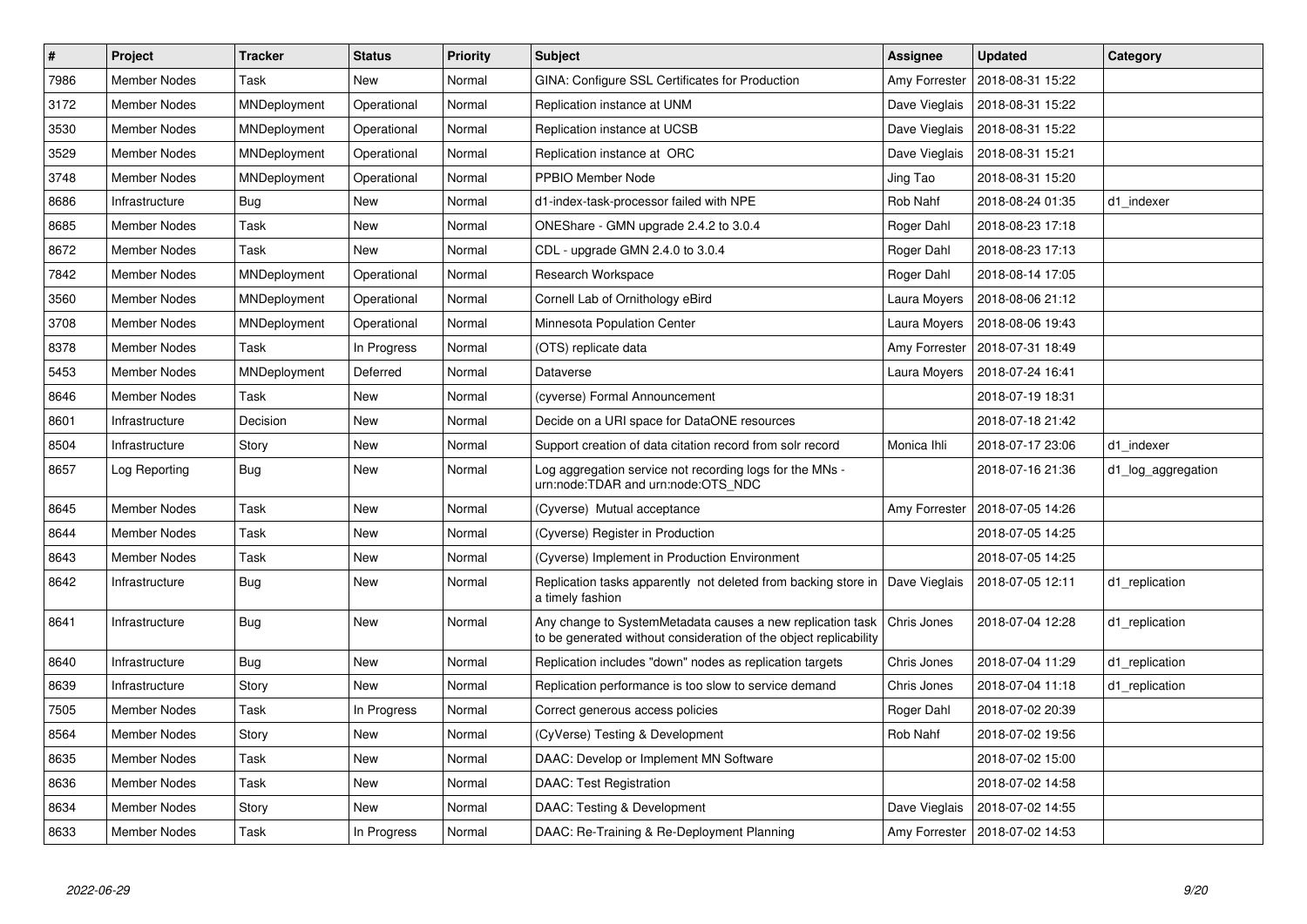| #    | Project             | Tracker      | <b>Status</b> | <b>Priority</b> | <b>Subject</b>                                                                                       | <b>Assignee</b>    | <b>Updated</b>   | Category            |
|------|---------------------|--------------|---------------|-----------------|------------------------------------------------------------------------------------------------------|--------------------|------------------|---------------------|
| 8630 | <b>CN REST</b>      | Bug          | New           | Normal          | equivalentIdentity values use uppercase letters when the<br>same person subject values are lowercase |                    | 2018-06-26 14:15 | d1 identity manager |
| 8616 | Infrastructure      | Decision     | New           | Normal          | Consider expanding isotc211's indexing component's keyword<br>XPath to cover topicCategories         |                    | 2018-06-15 00:13 |                     |
| 8523 | <b>Member Nodes</b> | Task         | In Progress   | Normal          | CAFF: Technical Requirements & Design Planning                                                       | Amy Forrester      | 2018-06-14 14:21 |                     |
| 8614 | <b>Member Nodes</b> | Task         | New           | Normal          | BCO-DMO: testing the member node                                                                     | Matthew<br>Jones   | 2018-06-13 15:48 |                     |
| 8604 | Infrastructure      | Task         | <b>New</b>    | Normal          | Update the static IP lists for robots etc                                                            | Dave Vieglais      | 2018-06-07 20:56 | d1 log aggregation  |
| 8603 | Infrastructure      | Bug          | <b>New</b>    | Normal          | log aggregation incorrectly assigning location information                                           | Dave Vieglais      | 2018-06-07 20:52 | d1_log_aggregation  |
| 8602 | Infrastructure      | Story        | <b>New</b>    | Normal          | Log aggregation and augmentation process mid 2018 updates                                            | Dave Vieglais      | 2018-06-07 20:49 | d1_log_aggregation  |
| 7967 | Infrastructure      | <b>Bug</b>   | In Progress   | Normal          | The CN is not following the xml schema definition when<br>creating dataone exceptions                | Dave Vieglais      | 2018-05-23 18:13 | Architecture Design |
| 8225 | <b>Member Nodes</b> | Story        | In Progress   | Normal          | Customize Indexing & View for gmd-pangaea                                                            | Rob Nahf           | 2018-05-17 14:30 |                     |
| 7754 | Search UI           | Story        | In Progress   | Normal          | Support for XSL transform of various metadata formats                                                | <b>Bryce Mecum</b> | 2018-05-17 14:18 | MetacatUI           |
| 8017 | <b>Member Nodes</b> | Support      | New           | Normal          | NCEI - Implement GMN for replicating Arctic Data Center<br>Data                                      | Roger Dahl         | 2018-05-16 14:32 |                     |
| 3531 | <b>Member Nodes</b> | MNDeployment | Operational   | Normal          | Gulf of Alaska Data Portal                                                                           | Laura Moyers       | 2018-05-15 17:40 |                     |
| 8594 | <b>Member Nodes</b> | Task         | New           | Normal          | GOA: replicate to Research Workspace                                                                 | Matthew<br>Jones   | 2018-05-15 17:40 |                     |
| 8589 | <b>Member Nodes</b> | Story        | <b>New</b>    | Normal          | ARM: Re-Discovery & Planning                                                                         |                    | 2018-05-10 21:44 |                     |
| 8590 | <b>Member Nodes</b> | Task         | New           | Normal          | <b>ARM: Requirements Analysis</b>                                                                    |                    | 2018-05-10 20:50 |                     |
| 8587 | <b>Member Nodes</b> | Task         | <b>New</b>    | Normal          | Add DataONE Logo to SanParks website                                                                 | Jing Tao           | 2018-05-09 21:19 |                     |
| 8573 | Infrastructure      | Bug          | In Progress   | Normal          | changing accessPolicies and rightHolders down the line of<br>series can cause improper sync failures | Rob Nahf           | 2018-05-03 21:52 | d1 synchronization  |
| 8583 | DataONE API         | Feature      | New           | Normal          | Provide some mechanism for diagnosing correctness of MN<br>certificates                              | Dave Vieglais      | 2018-05-02 03:18 |                     |
| 8574 | Search UI           | Story        | New           | Normal          | PANGAEA Temporary Fix: SID only in Data Citation                                                     | <b>Bryce Mecum</b> | 2018-05-01 01:45 |                     |
| 8499 | Infrastructure      | Task         | <b>New</b>    | Normal          | Improve rendering of<br>http://www.isotc211.org/2005/gmd-pangaea in search UI                        |                    | 2018-05-01 01:07 |                     |
| 8576 | Search UI           | Task         | <b>New</b>    | Normal          | Remove Code Changes Specific to Appearance of Data<br>Citation for PANGAEA formatID                  | Monica Ihli        | 2018-04-30 13:29 |                     |
| 8568 | <b>Member Nodes</b> | Story        | New           | Normal          | (CyVerse) Move to production                                                                         |                    | 2018-04-23 21:18 |                     |
| 8571 | Infrastructure      | <b>Bug</b>   | In Progress   | Normal          | IndexTool can't index a data object                                                                  | Jing Tao           | 2018-04-23 20:13 | d1 indexer          |
| 8246 | Member Nodes        | Task         | New           | Normal          | Upgrade metacat to the latest version                                                                | Jing Tao           | 2018-04-23 16:09 |                     |
| 8570 | Infrastructure      | <b>Bug</b>   | New           | Normal          | index task not generated for a newly synchronized object                                             | Jing Tao           | 2018-04-20 20:51 | d1 indexer          |
| 8563 | <b>Member Nodes</b> | MNDeployment | New           | Normal          | Scripps Institute of Oceanography Explorer                                                           |                    | 2018-04-18 16:40 |                     |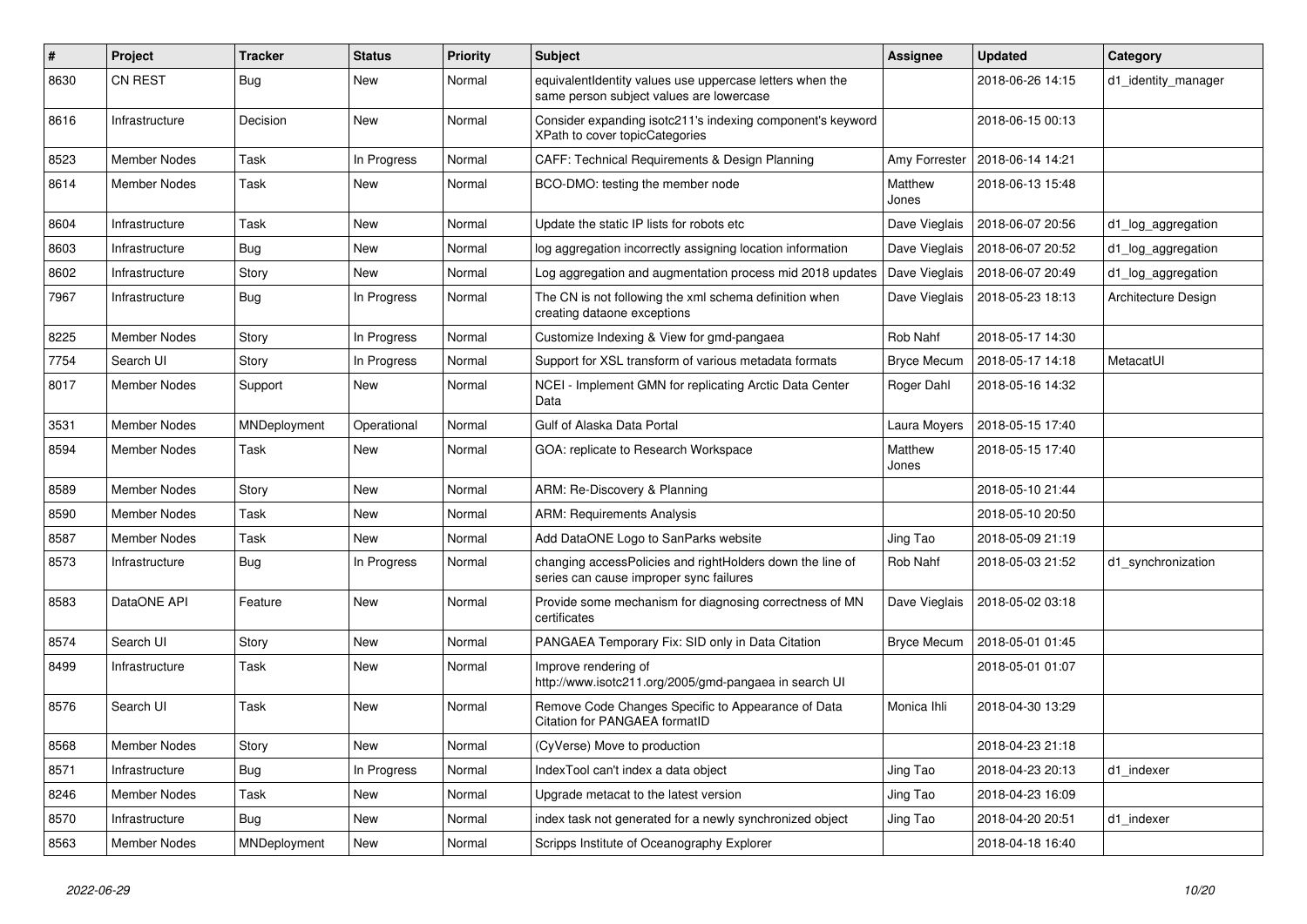| $\pmb{\#}$ | Project             | <b>Tracker</b> | <b>Status</b> | <b>Priority</b> | <b>Subject</b>                                                                                       | <b>Assignee</b>     | <b>Updated</b>                   | Category   |
|------------|---------------------|----------------|---------------|-----------------|------------------------------------------------------------------------------------------------------|---------------------|----------------------------------|------------|
| 8562       | <b>Member Nodes</b> | MNDeployment   | New           | Normal          | PSD Climate and Weather Data                                                                         |                     | 2018-04-18 16:39                 |            |
| 8561       | <b>Member Nodes</b> | MNDeployment   | New           | Normal          | <b>PRISM Climate Data</b>                                                                            |                     | 2018-04-18 16:37                 |            |
| 8560       | Member Nodes        | MNDeployment   | New           | Normal          | PPS - Precipitation Processing System                                                                |                     | 2018-04-18 16:36                 |            |
| 8559       | Member Nodes        | MNDeployment   | New           | Normal          | PMM - Precipitation Measurement Missions                                                             |                     | 2018-04-18 16:35                 |            |
| 8558       | <b>Member Nodes</b> | MNDeployment   | New           | Normal          | PDC - Polar Data Catalogue                                                                           |                     | 2018-04-18 16:33                 |            |
| 8557       | Member Nodes        | MNDeployment   | New           | Normal          | Physical Oceanography Distributed Active Archive Center                                              |                     | 2018-04-18 16:32                 |            |
| 8556       | <b>Member Nodes</b> | MNDeployment   | <b>New</b>    | Normal          | OAFlux (WHOI)                                                                                        |                     | 2018-04-18 16:30                 |            |
| 8555       | <b>Member Nodes</b> | MNDeployment   | New           | Normal          | <b>NGEE Arctic</b>                                                                                   |                     | 2018-04-18 16:27                 |            |
| 8554       | Member Nodes        | MNDeployment   | New           | Normal          | SEDAC - NASA Socioeconomic Data and Applications Center                                              |                     | 2018-04-17 20:05                 |            |
| 8553       | <b>Member Nodes</b> | MNDeployment   | New           | Normal          | MVCO - Martha's Vineyard Coastal Observatory                                                         |                     | 2018-04-17 20:03                 |            |
| 8552       | Member Nodes        | MNDeployment   | New           | Normal          | GLCF - Global Land Cover Facility                                                                    |                     | 2018-04-17 20:01                 |            |
| 8551       | <b>Member Nodes</b> | MNDeployment   | New           | Normal          | Forest Service Research Data Archive                                                                 |                     | 2018-04-17 20:00                 |            |
| 8550       | <b>Member Nodes</b> | MNDeployment   | New           | Normal          | ESGF - Earth System Grid Federation                                                                  |                     | 2018-04-17 19:58                 |            |
| 8549       | <b>Member Nodes</b> | MNDeployment   | New           | Normal          | Earth Resources Observation and Science Center                                                       |                     | 2018-04-17 19:55                 |            |
| 8548       | <b>Member Nodes</b> | MNDeployment   | New           | Normal          | Earthdata powered by EOSDIS                                                                          |                     | 2018-04-17 19:51                 |            |
| 4115       | Member Nodes        | MNDeployment   | Deferred      | Normal          | <b>UTK Institutional Repository</b>                                                                  |                     | 2018-04-17 17:32                 |            |
| 3239       | Member Nodes        | MNDeployment   | New           | Normal          | "Nitrous Oxide emissions Network" member node                                                        |                     | 2018-04-17 17:13                 |            |
| 8030       | Member Nodes        | MNDeployment   | New           | Normal          | <b>UCAR Research Data Archive</b>                                                                    | Laura Moyers        | 2018-04-16 17:39                 |            |
| 7296       | <b>Member Nodes</b> | MNDeployment   | Planning      | Normal          | GCOOS                                                                                                | Monica Ihli         | 2018-04-16 15:53                 |            |
| 8536       | Infrastructure      | <b>Bug</b>     | In Progress   | Normal          | resource Map update when metadata SID is used is not<br>indexed                                      | Rob Nahf            | 2018-04-12 20:55                 | d1 indexer |
| 8541       | Infrastructure      | <b>Bug</b>     | New           | Normal          | index shutdown threw exception                                                                       | Rob Nahf            | 2018-04-12 16:44                 | d1 indexer |
| 8540       | Infrastructure      | Story          | New           | Normal          | interesting 15 minute Hazelcast timeout in IndexProcessor                                            | Rob Nahf            | 2018-04-12 04:32                 | d1 indexer |
| 8522       | Member Nodes        | Task           | In Progress   | Normal          | <b>CAFF: MN Communications</b>                                                                       | Amy Forrester       | 2018-04-11 14:48                 |            |
| 8539       | Member Nodes        | MNDeployment   | New           | Normal          | NASA Distributed Active Archive Center at National Snow &<br>Ice Data Center (NASA DAAC)             |                     | 2018-04-10 19:19                 |            |
| 5457       | <b>Member Nodes</b> | MNDeployment   | New           | Normal          | NSIDC- National Snow and Ice Data Center                                                             | <b>Bruce Wilson</b> | 2018-04-10 19:12                 |            |
| 8529       | DataONE API         | Task           | New           | Normal          | Add field to Solr index that includes the obsolescence chain                                         |                     | 2018-04-10 05:21                 |            |
| 8537       | Infrastructure      | Story          | New           | Normal          | indexer doesn't populate SID-defined relationships unless new   Rob Nahf<br>resourceMap is submitted |                     | 2018-04-09 22:51                 | d1_indexer |
| 8259       | Member Nodes        | MNDeployment   | New           | Normal          | Neotoma Paleoecology Database                                                                        |                     | Amy Forrester   2018-04-09 21:14 |            |
| 8535       | Member Nodes        | Story          | In Progress   | Normal          | Neotoma: Story: Discovery & Planning                                                                 | Amy Forrester       | 2018-04-09 21:14                 |            |
| 8534       | Member Nodes        | Task           | New           | Normal          | GCOOS: Technical Requirements & Design Planning                                                      |                     | 2018-04-09 20:18                 |            |
| 8521       | Member Nodes        | Story          | New           | Normal          | CAFF: Testing & Development                                                                          |                     | 2018-04-06 15:17                 |            |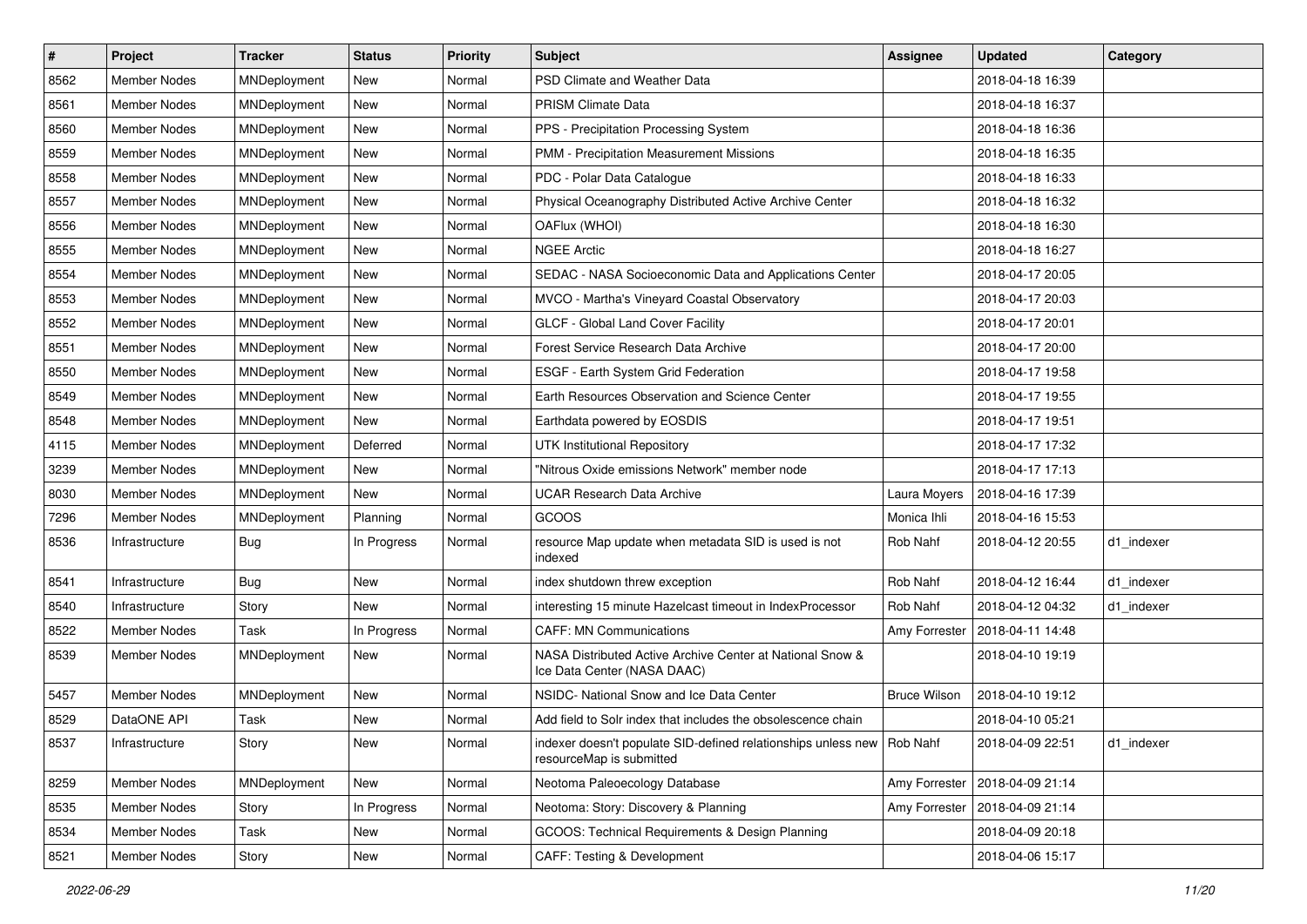| $\vert$ # | Project                         | <b>Tracker</b> | <b>Status</b> | <b>Priority</b> | <b>Subject</b>                                                                                            | <b>Assignee</b> | <b>Updated</b>   | Category           |
|-----------|---------------------------------|----------------|---------------|-----------------|-----------------------------------------------------------------------------------------------------------|-----------------|------------------|--------------------|
| 8531      | <b>Member Nodes</b>             | Task           | <b>New</b>    | Normal          | Training & education                                                                                      |                 | 2018-04-06 15:11 |                    |
| 8358      | <b>Member Nodes</b>             | Story          | In Progress   | Normal          | Discovery & Planning (CAFF)                                                                               | Amy Forrester   | 2018-04-06 14:56 |                    |
| 8528      | DataONE API                     | Task           | New           | Normal          | Add MNRead.getVersions, CNRead.getVersions                                                                |                 | 2018-04-03 19:26 |                    |
| 8519      | <b>Testing MN</b><br>Management | Task           | <b>New</b>    | Normal          | meow: Formal Announcement                                                                                 |                 | 2018-03-22 20:45 |                    |
| 8518      | <b>Testing MN</b><br>Management | Task           | New           | Normal          | meow: Mutual Acceptance                                                                                   |                 | 2018-03-22 20:45 |                    |
| 8517      | <b>Testing MN</b><br>Management | Task           | <b>New</b>    | Normal          | meow: Register in Production                                                                              |                 | 2018-03-22 20:45 |                    |
| 8516      | <b>Testing MN</b><br>Management | Task           | New           | Normal          | meow: Implement in Production                                                                             |                 | 2018-03-22 20:45 |                    |
| 8461      | <b>Testing MN</b><br>Management | MNDeployment   | New           | Normal          | MEOW - Monitoring Ecosystems & Oceans in Wales                                                            |                 | 2018-03-22 20:45 |                    |
| 8515      | <b>Testing MN</b><br>Management | Story          | New           | Normal          | meow: Move to Production                                                                                  |                 | 2018-03-22 20:45 |                    |
| 8514      | Infrastructure                  | Task           | <b>New</b>    | Normal          | deploy new Metacat / synchronization slows down because of<br>increased cn.create times                   | Rob Nahf        | 2018-03-22 17:07 | d1 synchronization |
| 8222      | Infrastructure                  | Task           | <b>New</b>    | Normal          | reindex all isotc211 content in production to reflect final<br>decisions from origin field mapping        | Dave Vieglais   | 2018-03-22 16:56 | d1 indexer         |
| 8361      | Infrastructure                  | <b>Bug</b>     | <b>New</b>    | Normal          | index processor throws unhandled NPE if task<br>systemMetadata is null                                    | Rob Nahf        | 2018-03-22 16:54 | d1 indexer         |
| 8469      | CN REST                         | Task           | In Progress   | Normal          | evaluate if ORCID API will continue to work after 1.2 is<br>deprecated                                    | Jing Tao        | 2018-03-22 16:54 | d1 portal servlet  |
| 8470      | Infrastructure                  | Story          | New           | Normal          | Make the spring context of the d1 index processor daemon<br>more configurable                             | Jing Tao        | 2018-03-22 16:53 | d1 indexer         |
| 8507      | Infrastructure                  | Task           | New           | Normal          | Support generation of citation metadata records from dublin<br>core                                       |                 | 2018-03-19 22:37 |                    |
| 8505      | Infrastructure                  | Task           | New           | Normal          | Review solr terms for coverage of data citation elements                                                  | Monica Ihli     | 2018-03-19 21:57 |                    |
| 8105      | Infrastructure                  | Task           | New           | Normal          | Remove dataone-mercury from production CNs                                                                | Jing Tao        | 2018-03-02 22:17 | d1 mercury         |
| 8448      | Infrastructure                  | <b>Bug</b>     | <b>New</b>    | Normal          | d1_cn_index_tool doesn't reindex an pid from a given file                                                 | Jing Tao        | 2018-03-02 22:06 | d1 indexer         |
| 8380      | Infrastructure                  | Bug            | New           | Normal          | MN.update method doesn't check if the authoritativeMN is null<br>on the system metadata of the new object | Jing Tao        | 2018-03-02 21:53 | Metacat            |
| 8228      | Infrastructure                  | Bug            | New           | Normal          | Excessive replicas requested by integration test                                                          | Rob Nahf        | 2018-03-02 21:52 | d1 integration     |
| 8230      | Infrastructure                  | Task           | New           | Normal          | review bouncy castle version                                                                              | Rob Nahf        | 2018-03-02 21:48 | d1 libclient java  |
| 8162      | Infrastructure                  | Story          | New           | Normal          | Replication tasks can contain stale potential target nodes                                                | Rob Nahf        | 2018-03-02 21:47 | d1 replication     |
| 8467      | <b>Testing MN</b><br>Management | Task           | <b>New</b>    | Normal          | test: Display as Upcoming                                                                                 |                 | 2018-03-01 21:04 |                    |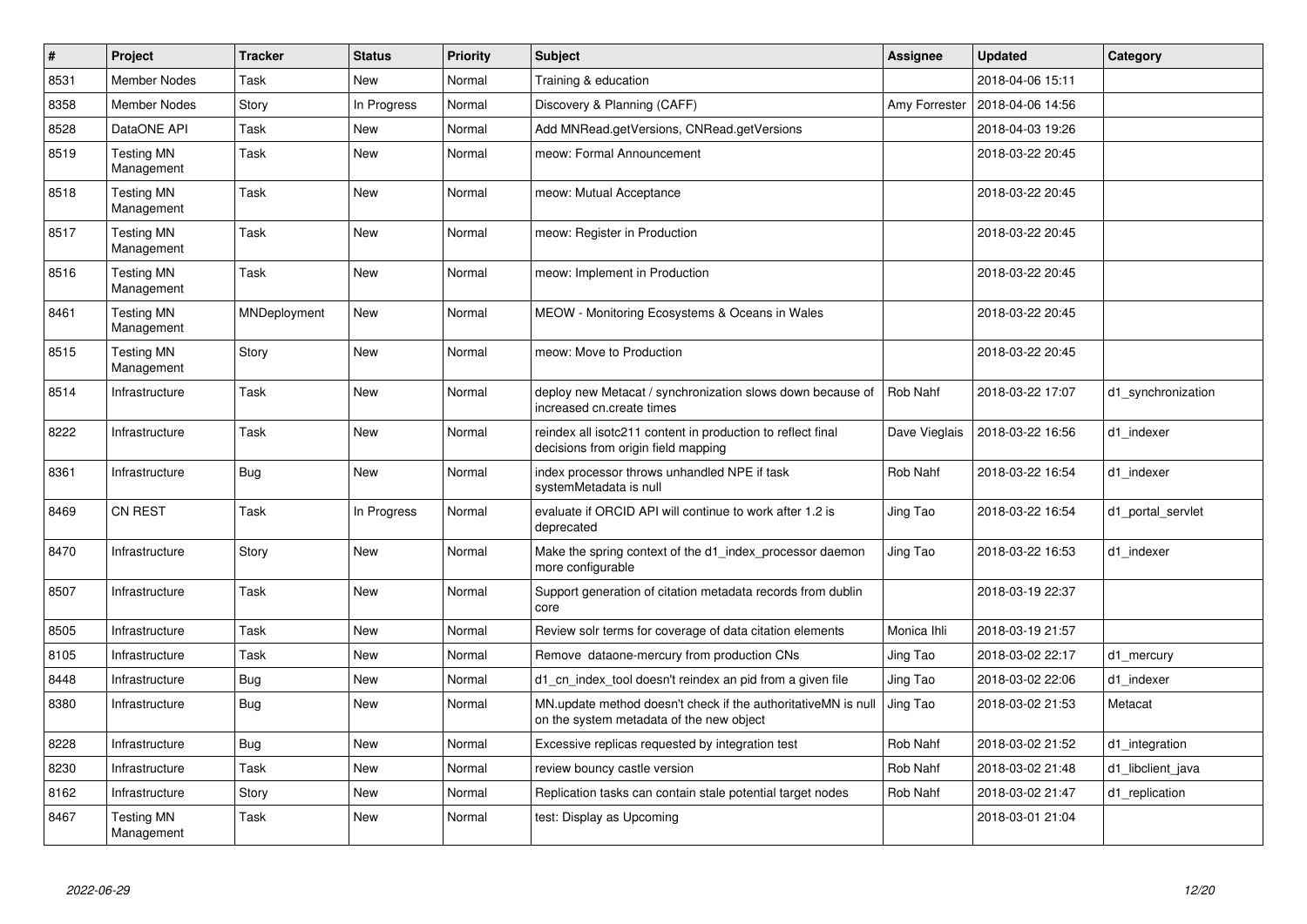| #    | Project                         | <b>Tracker</b> | <b>Status</b> | Priority | <b>Subject</b>                                                                                                          | Assignee      | <b>Updated</b>   | Category           |
|------|---------------------------------|----------------|---------------|----------|-------------------------------------------------------------------------------------------------------------------------|---------------|------------------|--------------------|
| 8466 | <b>Testing MN</b><br>Management | Task           | <b>New</b>    | Normal   | test: Test Registration                                                                                                 |               | 2018-03-01 21:04 |                    |
| 8465 | <b>Testing MN</b><br>Management | Task           | New           | Normal   | test: Develop or Implement MN Software                                                                                  |               | 2018-03-01 21:04 |                    |
| 8464 | <b>Testing MN</b><br>Management | Task           | <b>New</b>    | Normal   | test: Metadata Validation                                                                                               |               | 2018-03-01 21:04 |                    |
| 8463 | <b>Testing MN</b><br>Management | Story          | New           | Normal   | test: Testing & Development                                                                                             |               | 2018-03-01 21:04 |                    |
| 8462 | <b>Testing MN</b><br>Management | MNDeployment   | <b>New</b>    | Normal   | <b>Test MN ticket</b>                                                                                                   |               | 2018-03-01 20:57 |                    |
| 8383 | <b>Testing MN</b><br>Management | Task           | New           | Normal   | <b>Feasibility Assessment</b>                                                                                           |               | 2018-02-27 17:32 |                    |
| 8382 | <b>Testing MN</b><br>Management | Task           | New           | Normal   | <b>Initial Communications</b>                                                                                           |               | 2018-02-27 17:32 |                    |
| 8381 | <b>Testing MN</b><br>Management | Story          | <b>New</b>    | Normal   | Discovery                                                                                                               |               | 2018-02-27 17:32 |                    |
| 8379 | Infrastructure                  | Bug            | <b>New</b>    | Normal   | remove or improve AuthLdap.getGroups logging statement                                                                  | Jing Tao      | 2018-02-27 16:51 | Metacat            |
| 8356 | <b>Testing MN</b><br>Management | Task           | New           | Normal   | Formal Announcement                                                                                                     |               | 2018-02-23 19:06 |                    |
| 8344 | <b>Testing MN</b><br>Management | Task           | <b>New</b>    | Normal   | <b>MN Communications</b>                                                                                                |               | 2018-02-22 19:47 |                    |
| 8342 | <b>Testing MN</b><br>Management | Task           | New           | Normal   | <b>Feasibility Assessment</b>                                                                                           |               | 2018-02-22 19:19 |                    |
| 8341 | <b>Testing MN</b><br>Management | Task           | New           | Normal   | <b>Initial Communications</b>                                                                                           |               | 2018-02-22 19:14 |                    |
| 8376 | Infrastructure                  | Feature        | <b>New</b>    | Normal   | Make the script file - insertOrUpdateObjectFormatList.sh (in<br>metacat cn buildout) change the user name automatically | Jing Tao      | 2018-02-21 22:48 | d1 cn buildout     |
| 8106 | Infrastructure                  | <b>Bug</b>     | Testing       | Normal   | Difficulty Distinguishing Between Different Kinds of Failed<br>Sync "Not Found" Error Messages                          | Rob Nahf      | 2018-02-20 16:57 | d1_synchronization |
| 8161 | Infrastructure                  | <b>Bug</b>     | <b>New</b>    | Normal   | d1-processing Out of Memory Error                                                                                       | Dave Vieglais | 2018-02-20 16:19 | d1_process_daemon  |
| 8369 | Infrastructure                  | Task           | <b>New</b>    | Normal   | Verify operation and transfer DNS                                                                                       | Dave Vieglais | 2018-02-15 17:40 |                    |
| 8362 | Infrastructure                  | Task           | <b>New</b>    | Normal   | Add the indication that the cn account list is sliced                                                                   |               | 2018-02-12 17:48 |                    |
| 8353 | <b>Testing MN</b><br>Management | Task           | New           | Normal   | Implement in Production                                                                                                 |               | 2018-02-08 15:29 |                    |
| 8355 | <b>Testing MN</b><br>Management | Task           | <b>New</b>    | Normal   | <b>Mutual Acceptance</b>                                                                                                |               | 2018-02-08 15:28 |                    |
| 8354 | <b>Testing MN</b><br>Management | Task           | <b>New</b>    | Normal   | Register in Production                                                                                                  |               | 2018-02-08 15:28 |                    |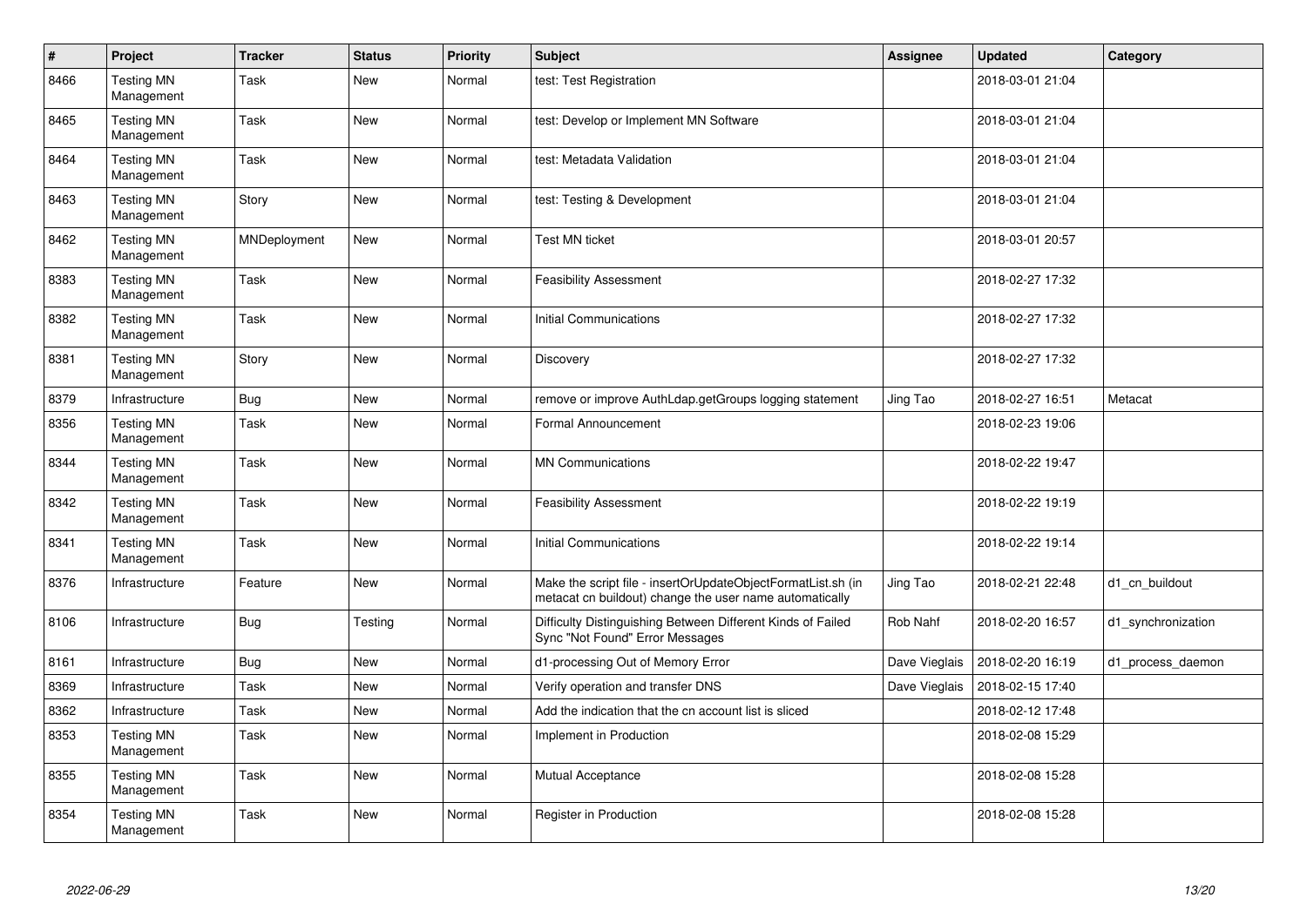| $\#$ | Project                         | <b>Tracker</b> | <b>Status</b> | <b>Priority</b> | <b>Subject</b>                                                                               | <b>Assignee</b> | <b>Updated</b>   | Category                         |
|------|---------------------------------|----------------|---------------|-----------------|----------------------------------------------------------------------------------------------|-----------------|------------------|----------------------------------|
| 8352 | <b>Testing MN</b><br>Management | Story          | New           | Normal          | Move to Production                                                                           |                 | 2018-02-08 15:28 |                                  |
| 8351 | <b>Testing MN</b><br>Management | Task           | <b>New</b>    | Normal          | Display as Upcoming                                                                          |                 | 2018-02-08 15:28 |                                  |
| 8350 | <b>Testing MN</b><br>Management | Task           | New           | Normal          | <b>Test Registration</b>                                                                     |                 | 2018-02-08 15:28 |                                  |
| 8349 | <b>Testing MN</b><br>Management | Task           | New           | Normal          | Develop or Implement MN Software                                                             |                 | 2018-02-08 15:28 |                                  |
| 8348 | <b>Testing MN</b><br>Management | Task           | New           | Normal          | Metadata Validation                                                                          |                 | 2018-02-08 15:28 |                                  |
| 8347 | <b>Testing MN</b><br>Management | Story          | <b>New</b>    | Normal          | <b>Testing &amp; Development</b>                                                             |                 | 2018-02-08 15:28 |                                  |
| 8346 | <b>Testing MN</b><br>Management | Task           | <b>New</b>    | Normal          | Training & Education                                                                         |                 | 2018-02-08 15:28 |                                  |
| 8345 | <b>Testing MN</b><br>Management | Task           | New           | Normal          | <b>Technical Requirements</b>                                                                |                 | 2018-02-08 15:28 |                                  |
| 8343 | <b>Testing MN</b><br>Management | Story          | <b>New</b>    | Normal          | Planning                                                                                     |                 | 2018-02-08 15:28 |                                  |
| 8294 | <b>Testing MN</b><br>Management | MNDeployment   | <b>New</b>    | Normal          | Test Node 2                                                                                  |                 | 2018-02-08 15:28 |                                  |
| 8340 | <b>Testing MN</b><br>Management | Story          | New           | Normal          | Discovery                                                                                    |                 | 2018-02-08 15:28 |                                  |
| 8307 | Infrastructure                  | Story          | New           | Normal          | Check node subject on node registration and subsequent calls                                 | Jing Tao        | 2018-02-06 20:06 | d1_cn_node_registry              |
| 8308 | Infrastructure                  | Task           | <b>New</b>    | Normal          | Review use of /node/subject in the node documents                                            |                 | 2018-02-06 20:05 |                                  |
| 8247 | Member Nodes                    | Task           | New           | Normal          | Verify upgraded metacat is operating correctly as a production<br>member node.               | Jing Tao        | 2018-02-02 15:49 |                                  |
| 7553 | <b>Member Nodes</b>             | MNDeployment   | <b>New</b>    | Normal          | OOI - Ocean Observatories Initiative                                                         | Laura Moyers    | 2018-01-25 17:51 |                                  |
| 8244 | <b>Member Nodes</b>             | Story          | New           | Normal          | Upgrade Member Node to current version of Metacat (IOE)                                      | Amy Forrester   | 2018-01-25 15:36 |                                  |
| 5890 | <b>Member Nodes</b>             | Task           | <b>New</b>    | Normal          | GBIF: Authentication and Authorization                                                       |                 | 2018-01-22 21:16 |                                  |
| 5895 | <b>Member Nodes</b>             | Story          | New           | Normal          | GBIF: Transition to production                                                               |                 | 2018-01-22 18:41 |                                  |
| 7910 | Infrastructure                  | Task           | New           | Normal          | schema validation behavior                                                                   | Rob Nahf        | 2018-01-18 02:41 | d1_common_java                   |
| 725  | Infrastructure                  | Story          | In Progress   | Normal          | Create Authentication and Access control design<br>specifications                            | Dave Vieglais   | 2018-01-17 20:52 | Documentation                    |
| 1644 | DataONE API                     | Story          | <b>New</b>    | Normal          | Develop an object format creation policy                                                     |                 | 2018-01-17 20:46 |                                  |
| 2488 | Infrastructure                  | Story          | New           | Normal          | Changing the authoritativeMembernode will require all<br>replica's systemMetadata be updated | Dave Vieglais   | 2018-01-17 20:39 | d1_synchronization               |
| 2548 | Infrastructure                  | Story          | New           | Normal          | recasting untrusted certs to public poses accessibility<br>inconsistency to users            |                 | 2018-01-17 20:36 | Authentication,<br>Authorization |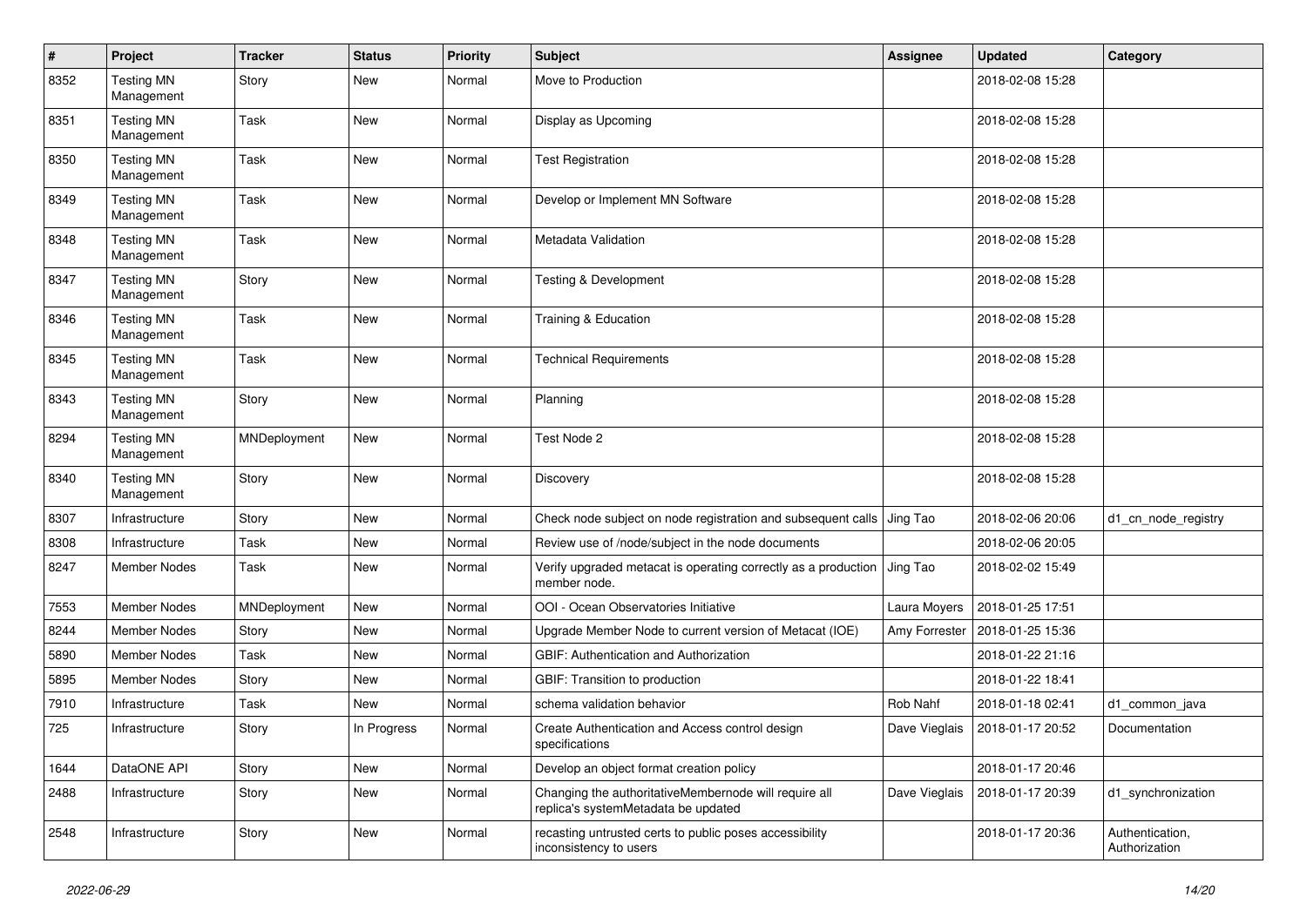| $\#$ | Project                 | <b>Tracker</b> | <b>Status</b> | <b>Priority</b> | <b>Subject</b>                                                                           | <b>Assignee</b> | <b>Updated</b>   | Category                  |
|------|-------------------------|----------------|---------------|-----------------|------------------------------------------------------------------------------------------|-----------------|------------------|---------------------------|
| 2944 | Infrastructure          | Story          | New           | Normal          | Design and implement a MN kill switch mechanism                                          | Dave Vieglais   | 2018-01-17 20:30 | <b>Support Operations</b> |
| 3591 | Infrastructure          | Story          | In Progress   | Normal          | Content consistency checks for new member nodes                                          | Rob Nahf        | 2018-01-17 20:23 | <b>MNWebChecker</b>       |
| 3656 | Infrastructure          | Story          | New           | Normal          | integration testing: what are acceptable pids for update?                                | Roger Dahl      | 2018-01-17 20:22 |                           |
| 3720 | Infrastructure          | Story          | <b>New</b>    | Normal          | resource maps should be validated                                                        | Dave Vieglais   | 2018-01-17 20:17 | Documentation             |
| 4188 | Infrastructure          | Story          | In Progress   | Normal          | dataone Exception definition and implementation requires<br>clarification                | Dave Vieglais   | 2018-01-17 20:05 | d1 schemas                |
| 4278 | Infrastructure          | Story          | New           | Normal          | EML indexing - handle multiple temporalCoverage and<br>spatialCoverage elements          | Jing Tao        | 2018-01-17 20:04 | d1 indexer                |
| 4463 | Infrastructure          | Story          | In Progress   | Normal          | Incorporate Node Replication Policy into replication<br>processing                       | Rob Nahf        | 2018-01-17 20:03 | d1 replication            |
| 4650 | Infrastructure          | Story          | New           | Normal          | Allow MN to bias resolve to the authoritative MN                                         | Rob Nahf        | 2018-01-17 20:00 | d1 cn common              |
| 5141 | Infrastructure          | Story          | In Progress   | Normal          | Describe the mn.updateSystemMetadata behavior in use case<br>document                    | Dave Vieglais   | 2018-01-17 19:58 | Documentation             |
| 6056 | Infrastructure          | Story          | New           | Normal          | remove log aggregation processing from d1-processing Linux<br>service                    | Dave Vieglais   | 2018-01-17 19:55 | d1_log_aggregation        |
| 6071 | Infrastructure          | Story          | In Progress   | Normal          | Release Notes and documentation                                                          | Dave Vieglais   | 2018-01-17 19:53 | Documentation             |
| 6377 | Infrastructure          | Story          | In Progress   | Normal          | Review CNode initialization in ReplicationManager - it doesn't<br>use local CN reference | Rob Nahf        | 2018-01-17 19:52 | d1_replication            |
| 6395 | Infrastructure          | Story          | In Progress   | Normal          | Menber Node testers are stuck when the MNWebTester<br>hangs / crashes                    | Rob Nahf        | 2018-01-17 19:51 | MNWebChecker              |
| 6513 | Infrastructure          | Story          | New           | Normal          | Create a Local Cache of all Membernode log records on the<br>single master CN            | Dave Vieglais   | 2018-01-17 19:49 | d1_log_aggregation        |
| 6543 | Infrastructure          | Story          | New           | Normal          | Support RIF-CS metadata standard                                                         | Dave Vieglais   | 2018-01-17 19:46 | Format ID                 |
| 6796 | <b>Python Libraries</b> | Story          | <b>New</b>    | Normal          | Migrate to Python v3                                                                     | Roger Dahl      | 2018-01-17 19:43 |                           |
| 6850 | Java Client             | Story          | New           | Normal          | automate Java Client releases                                                            | Rob Nahf        | 2018-01-17 19:42 | d1 libclient java         |
| 6883 | Infrastructure          | Story          | <b>New</b>    | Normal          | support for ESRI Shapefile object format                                                 |                 | 2018-01-17 19:40 | Format ID                 |
| 7224 | Infrastructure          | Story          | New           | Normal          | push synchronization request status indicator:<br>synchronizeStatus method option        |                 | 2018-01-17 19:38 | Architecture Design       |
| 7559 | Infrastructure          | Story          | <b>New</b>    | Normal          | Develop plan for securing application passwords in the CN<br>stack                       | Dave Vieglais   | 2018-01-17 19:34 | Architecture Design       |
| 7605 | Infrastructure          | Story          | <b>New</b>    | Normal          | MemberNodes not authorizing CN to harvest log records                                    | Dave Vieglais   | 2018-01-17 19:33 | Environment.Production    |
| 7650 | Infrastructure          | Story          | New           | Normal          | DAO for SystemMetadata changes the<br>SystemMetadata.replicationPolicy                   | Rob Nahf        | 2018-01-17 19:31 | d1 cn common              |
| 7668 | Infrastructure          | Story          | New           | Normal          | Determine how indexing of data packages should work                                      | Jing Tao        | 2018-01-17 19:28 | d1 indexer                |
| 7713 | Infrastructure          | Story          | <b>New</b>    | Normal          | d1DebConfig.xml should be versioned in dataone-cn-os-core                                | Rob Nahf        | 2018-01-17 19:24 | d1 cn buildout            |
| 7716 | Infrastructure          | Story          | In Progress   | Normal          | How to facilitate resubmission of sync Failures?                                         | Dave Vieglais   | 2018-01-17 19:22 | d1 synchronization        |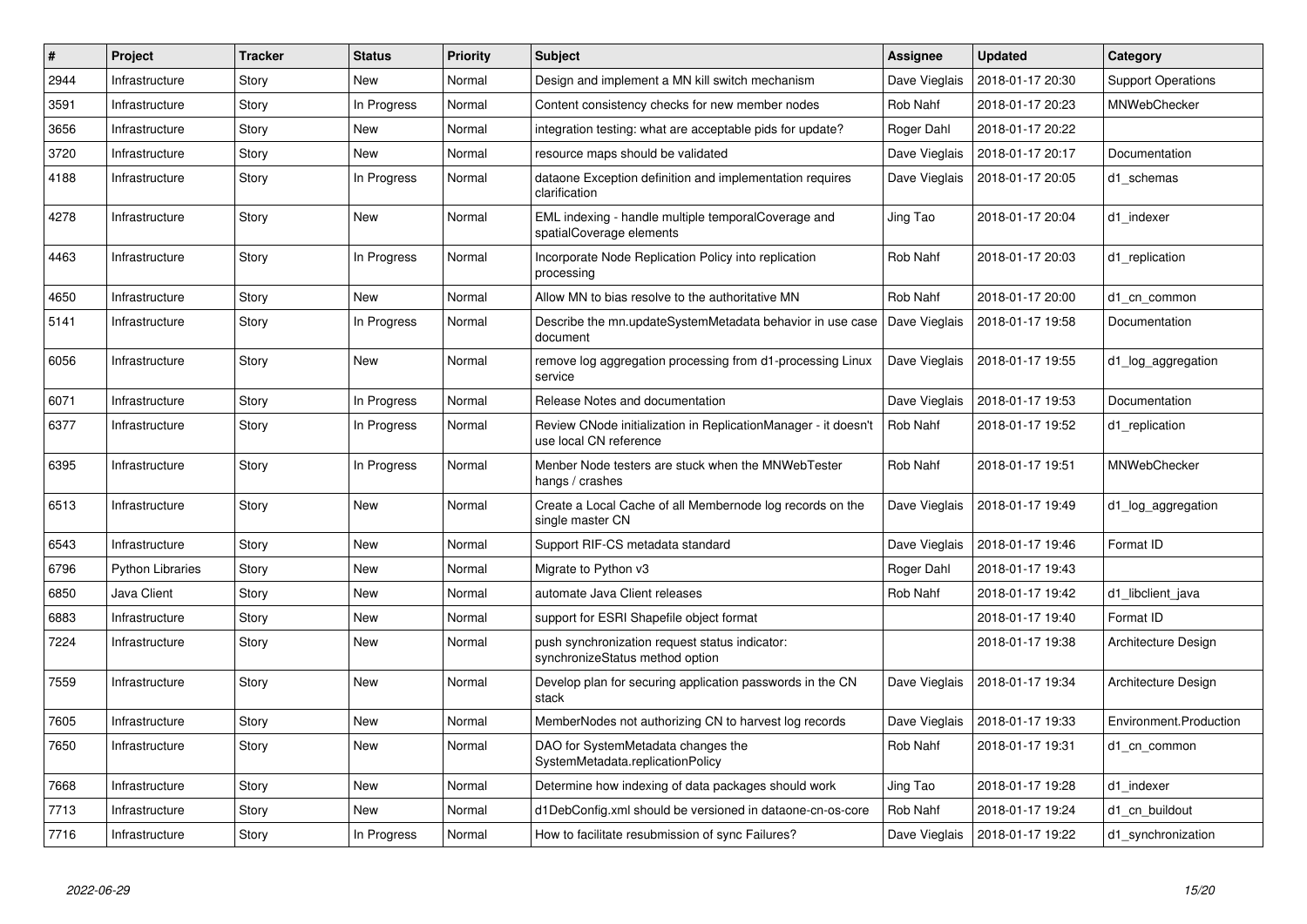| #    | Project        | <b>Tracker</b> | <b>Status</b> | <b>Priority</b> | <b>Subject</b>                                                                                                           | <b>Assignee</b>     | <b>Updated</b>   | Category                         |
|------|----------------|----------------|---------------|-----------------|--------------------------------------------------------------------------------------------------------------------------|---------------------|------------------|----------------------------------|
| 7810 | Infrastructure | Story          | <b>New</b>    | Normal          | Need to avoid buffer overflow condition during HTTP client<br>TLS renegotiation                                          | Rob Nahf            | 2018-01-17 19:09 |                                  |
| 7832 | Infrastructure | Story          | In Progress   | Normal          | migrate from JibX to JAXB for XML binding / codegen                                                                      | Rob Nahf            | 2018-01-17 19:06 | d1_common_java                   |
| 7859 | Infrastructure | Story          | New           | Normal          | Add formatID for the STL 3d model file format                                                                            | Dave Vieglais       | 2018-01-17 19:04 |                                  |
| 7882 | Infrastructure | Story          | In Progress   | Normal          | Tune CN logfile management                                                                                               | Dave Vieglais       | 2018-01-17 19:03 |                                  |
| 7889 | Infrastructure | Story          | New           | Normal          | Synchronization not happening when authoritativeMN is not<br>set correctly.                                              | Rob Nahf            | 2018-01-17 19:01 | d1 synchronization               |
| 8061 | Infrastructure | Story          | New           | Normal          | develop queue-based processing system for the CN                                                                         | Rob Nahf            | 2018-01-17 19:00 | Architecture Design              |
| 7920 | Infrastructure | Story          | In Progress   | Normal          | migrate apache2 authorization rules from 2.2 conforming to<br>2.4                                                        | Dave Vieglais       | 2018-01-17 18:59 | d1 cn buildout                   |
| 8036 | Infrastructure | Story          | New           | Normal          | synchronization should respond to various MN down<br>conditions to avoid syncFailures                                    | Rob Nahf            | 2018-01-17 18:55 | d1_synchronization               |
| 8032 | Python GMN     | Story          | In Progress   | Normal          | GMN v2                                                                                                                   | Roger Dahl          | 2018-01-17 18:55 |                                  |
| 8038 | Infrastructure | Story          | In Progress   | Normal          | connect logging output to a log analysis tool                                                                            | Dave Vieglais       | 2018-01-17 18:52 | d1_synchronization               |
| 8049 | Infrastructure | Story          | In Progress   | Normal          | Support synchronization of system metadata for unhosted<br>METADATA and RES MAP objects                                  |                     | 2018-01-17 18:50 | Architecture Design              |
| 8073 | Python GMN     | Story          | <b>New</b>    | Normal          | Make sure unecessary services are disabled                                                                               | Roger Dahl          | 2018-01-17 18:48 |                                  |
| 8074 | Python GMN     | Story          | <b>New</b>    | Normal          | Eliminate unnecessary setuid/setgid programs                                                                             | Roger Dahl          | 2018-01-17 18:48 |                                  |
| 8081 | Infrastructure | Story          | In Progress   | Normal          | develop federated broker configuration for indexing                                                                      | Rob Nahf            | 2018-01-17 18:46 | d1 indexer                       |
| 8084 | Infrastructure | Story          | New           | Normal          | determine the backup strategy for rabbitMQ                                                                               | Rob Nahf            | 2018-01-17 18:46 | d1 indexer                       |
| 8109 | Infrastructure | Story          | New           | Normal          | Does authentication token need to include group information?                                                             | Dave Vieglais       | 2018-01-17 18:45 | Authentication,<br>Authorization |
| 8155 | Infrastructure | Story          | In Progress   | Normal          | Ensure GMN fully supports the Package API                                                                                | Roger Dahl          | 2018-01-17 18:43 | d1 mn GMN                        |
| 8172 | Infrastructure | Story          | In Progress   | Normal          | investigate atomic updates for some solr updates                                                                         | Rob Nahf            | 2018-01-17 18:39 | d1 indexer                       |
| 7629 | Member Nodes   | MNDeployment   | Operational   | Normal          | Arctic Data Center - Data and Software about the Arctic                                                                  | Matthew<br>Jones    | 2018-01-10 17:53 |                                  |
| 8065 | Infrastructure | Feature        | New           | Normal          | Add service to re-populate Hazelcast map for node attributes                                                             |                     | 2018-01-09 19:10 |                                  |
| 8234 | Infrastructure | Story          | New           | Normal          | Use University of Kansas ORCID membership to support<br>authentication in production environment                         | Dave Vieglais       | 2018-01-09 19:10 | Authentication,<br>Authorization |
| 7940 | Infrastructure | Story          | <b>New</b>    | Normal          | Retrieval of system metadata is too slow                                                                                 | <b>Robert Waltz</b> | 2018-01-09 19:10 | d1 cn service                    |
| 8022 | Infrastructure | Story          | New           | Normal          | d1_log_aggregation has different version of Hazelcast than<br>the rest of CN stack. Hazelcast version very out of date.  | Rob Nahf            | 2018-01-09 19:10 | d1_log_aggregation               |
| 8044 | Infrastructure | Story          | <b>New</b>    | Normal          | certificate manager should check expiration of CAs it loads<br>into the trust manager.                                   | Rob Nahf            | 2018-01-09 19:10 | d1_libclient_java                |
| 8082 | Infrastructure | Story          | <b>New</b>    | Normal          | implement SolrCloudClient to replace HttpService to allow<br>concurrent updates of the solr index from differen machines | Rob Nahf            | 2018-01-09 19:10 | d1 indexer                       |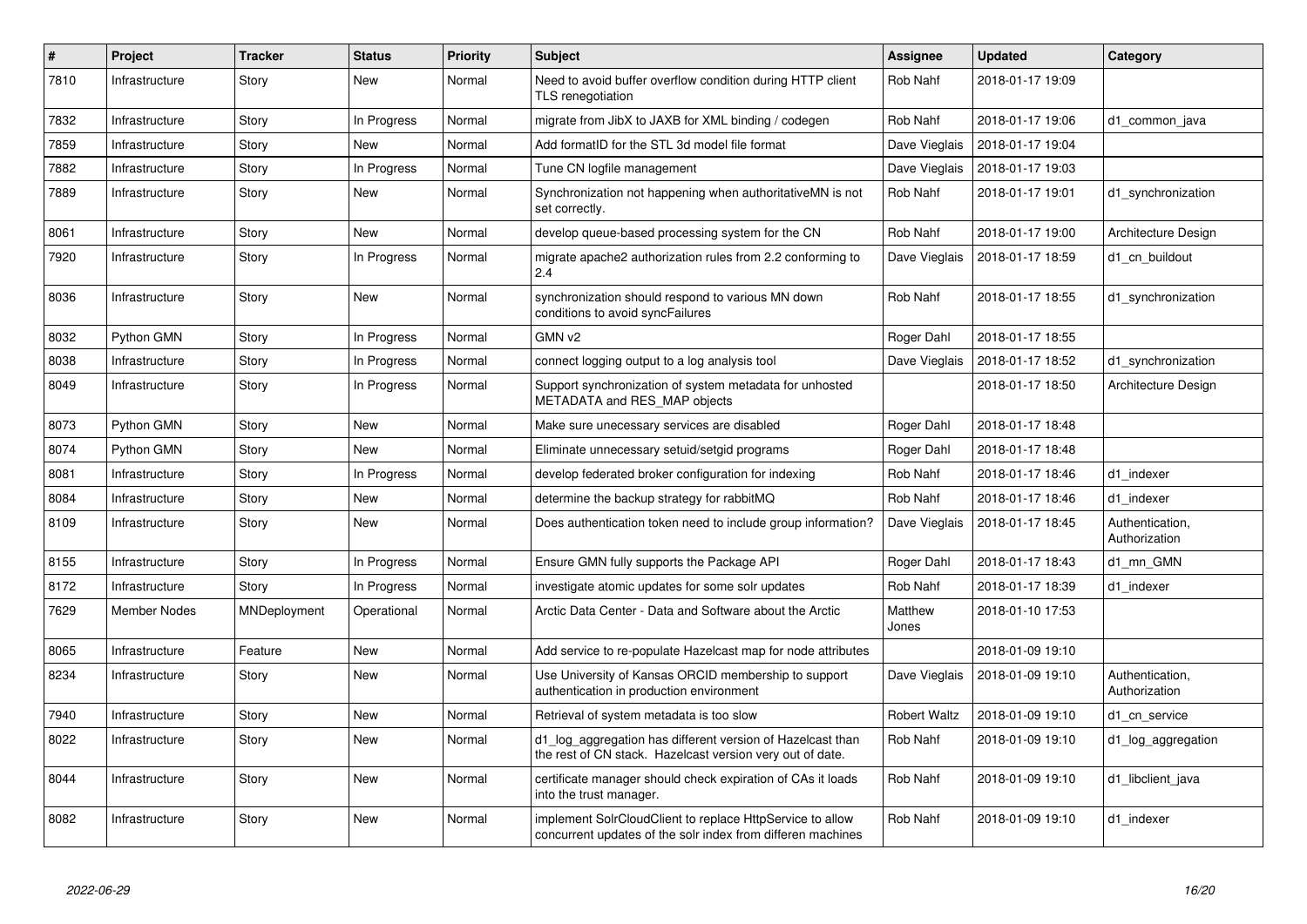| ∦    | Project             | <b>Tracker</b> | <b>Status</b> | <b>Priority</b> | <b>Subject</b>                                                                                                              | Assignee           | <b>Updated</b>   | Category                         |
|------|---------------------|----------------|---------------|-----------------|-----------------------------------------------------------------------------------------------------------------------------|--------------------|------------------|----------------------------------|
| 8097 | Infrastructure      | Story          | New           | Normal          | Metacat (storage) and d1-synchronize both have the code to<br>compute the checksum                                          | Jing Tao           | 2018-01-09 19:10 | d1_synchronization               |
| 8167 | Infrastructure      | Story          | New           | Normal          | Enable postgres replication between Coordinating Nodes                                                                      | Monica Ihli        | 2018-01-09 19:10 | dataone-cn-os-core               |
| 8204 | Infrastructure      | Story          | New           | Normal          | Adjust memory allocation for services running under JVM on<br>CN <sub>s</sub>                                               |                    | 2018-01-09 19:10 |                                  |
| 8207 | Infrastructure      | Story          | New           | Normal          | review and adjust memory allocated to d1-processing                                                                         |                    | 2018-01-09 19:10 |                                  |
| 8208 | Infrastructure      | Story          | New           | Normal          | Review and adjust memory allocated to<br>d1-index-task-generator and d1-index-task-processor                                |                    | 2018-01-09 19:10 |                                  |
| 8227 | Infrastructure      | Story          | In Progress   | Normal          | ExceptionHandler regurgitates long html pages into the<br>wrapping ServiceFailure message, which goes into CN log<br>files. | <b>Rob Nahf</b>    | 2018-01-09 19:10 | d1 common java                   |
| 6755 | Python CLI          | <b>Bug</b>     | New           | Normal          | python CLI install instructions fail                                                                                        | Roger Dahl         | 2018-01-09 02:44 |                                  |
| 8238 | Infrastructure      | Task           | New           | Normal          | Document contacts and procedure for using KU ORCID<br>membership API key                                                    | Dave Vieglais      | 2018-01-09 02:22 | Authentication,<br>Authorization |
| 8237 | Infrastructure      | Task           | New           | Normal          | Configure production environment to use new API key under<br>KU ORCID membership                                            | Dave Vieglais      | 2018-01-09 02:21 | Authentication,<br>Authorization |
| 8236 | Infrastructure      | Task           | New           | Normal          | Acquire ORCID API key under KU membership                                                                                   | Dave Vieglais      | 2018-01-09 02:21 |                                  |
| 8235 | Infrastructure      | Task           | New           | Normal          | Arrange with KU library to make use of ORCID membership to<br>support DataONE authentication                                | Dave Vieglais      | 2018-01-09 02:01 |                                  |
| 8232 | <b>Member Nodes</b> | Task           | <b>New</b>    | Normal          | MN Dashboard/Website Deployment Workflow Documentation                                                                      | Dustin Allen       | 2018-01-08 23:30 |                                  |
| 7688 | Infrastructure      | <b>Bug</b>     | New           | Normal          | LogAggregation unable to change BaseURLs upon<br>updateNodeCapabilities notification                                        | Dave Vieglais      | 2018-01-02 12:02 | d1_log_aggregation               |
| 8115 | Infrastructure      | <b>Bug</b>     | New           | Normal          | LDAP logging is set to DEBUG on production CNs                                                                              | Rob Nahf           | 2017-12-26 18:29 | dataone-cn-os-core               |
| 8123 | Infrastructure      | Bug            | Testing       | Normal          | portal hazelcast client should load config directly from xml                                                                | Rob Nahf           | 2017-12-26 18:20 | d1 portal servlet                |
| 8189 | Infrastructure      | Decision       | New           | Normal          | Proposal to change the roles mapped to the origin Solr field<br>for ISO docs                                                | <b>Bryce Mecum</b> | 2017-12-20 01:28 |                                  |
| 8224 | Infrastructure      | Task           | <b>New</b>    | Normal          | metacat not promoting node token privs for solr                                                                             | Jing Tao           | 2017-12-04 19:33 | Metacat                          |
| 8215 | Infrastructure      | <b>Bug</b>     | New           | Normal          | Consider how Subjects are compared (e.g. HTTP vs. HTTPS<br>ORCID URIs)                                                      |                    | 2017-11-07 22:11 |                                  |
| 8213 | <b>Member Nodes</b> | Story          | New           | Normal          | KUBI node is not responding as a MN                                                                                         | Dave Vieglais      | 2017-11-06 22:18 |                                  |
| 8210 | Infrastructure      | Feature        | New           | Normal          | Generate daily reports by member node of discrepancies<br>between CN vs MN content                                          |                    | 2017-10-25 18:50 |                                  |
| 8206 | Infrastructure      | Task           | New           | Normal          | Review and adjust memory allocation to Solr and zookeeper                                                                   |                    | 2017-10-24 16:03 |                                  |
| 8205 | Infrastructure      | Task           | New           | Normal          | Adjust memory allocation to Tomcat7 on CNs                                                                                  |                    | 2017-10-24 15:33 |                                  |
| 8196 | Infrastructure      | <b>Bug</b>     | New           | Normal          | Duplicated replicas in the system metadata                                                                                  | Jing Tao           | 2017-10-18 17:19 | d1_replication                   |
| 8149 | Member Nodes        | Task           | New           | Normal          | Test 1.x to 2.x pip upgrade w/ no data                                                                                      | Monica Ihli        | 2017-09-26 15:57 |                                  |
| 8188 | Member Nodes        | MNDeployment   | New           | Normal          | Ag Data Commons                                                                                                             | Rebecca<br>Koskela | 2017-09-22 23:06 |                                  |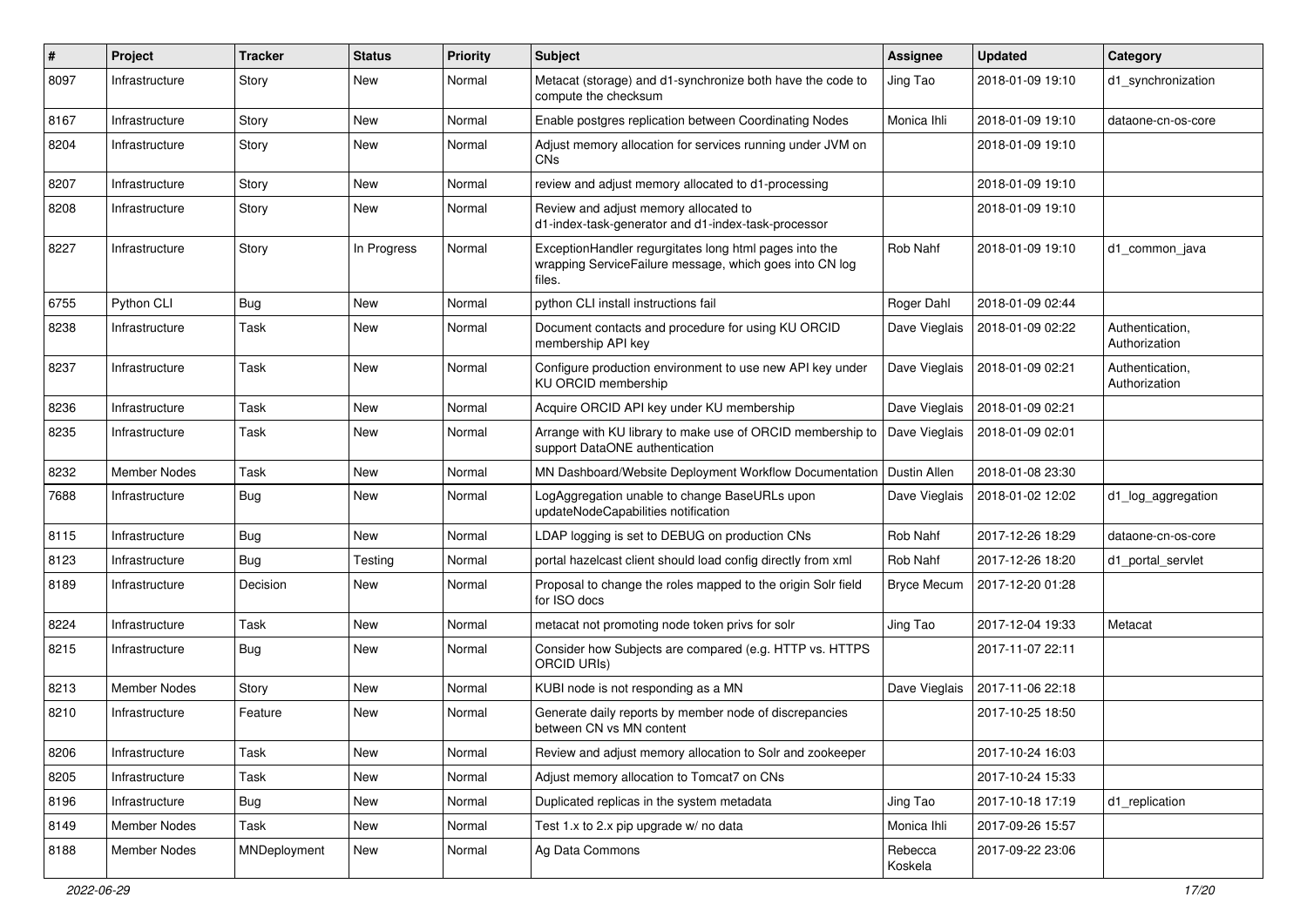| #    | Project             | <b>Tracker</b> | <b>Status</b> | <b>Priority</b> | <b>Subject</b>                                                                                                                       | <b>Assignee</b> | <b>Updated</b>   | Category               |
|------|---------------------|----------------|---------------|-----------------|--------------------------------------------------------------------------------------------------------------------------------------|-----------------|------------------|------------------------|
| 8187 | <b>Member Nodes</b> | Support        | New           | Normal          | EZID DOI resolvable URLs failing for 14 PISCO objects                                                                                |                 | 2017-09-19 22:12 |                        |
| 8184 | Infrastructure      | Feature        | <b>New</b>    | Normal          | a feature indicates to restart tomcat when hazelcast client died                                                                     | Jing Tao        | 2017-09-14 19:14 | Metacat                |
| 8182 | Infrastructure      | <b>Bug</b>     | New           | Normal          | relationships defined using SIDs in resource maps don't stay<br>current                                                              | Rob Nahf        | 2017-09-12 00:13 | d1 indexer             |
| 8171 | Infrastructure      | Task           | <b>New</b>    | Normal          | Document hazelcast components to be moved to postgres<br>storage                                                                     | Monica Ihli     | 2017-09-01 15:25 |                        |
| 8170 | Infrastructure      | Task           | <b>New</b>    | Normal          | Identify the components that are currently managed in LDAP<br>on the Coordinating Nodes and how these may be migrated to<br>postgres | Monica Ihli     | 2017-09-01 15:20 |                        |
| 8168 | Infrastructure      | Task           | New           | Normal          | Evaluate options for postgres replication configuration                                                                              | Monica Ihli     | 2017-09-01 15:11 |                        |
| 8169 | Infrastructure      | Task           | New           | Normal          | Document process for changing the postgres master                                                                                    | Monica Ihli     | 2017-09-01 15:09 |                        |
| 8154 | Member Nodes        | Task           | <b>New</b>    | Normal          | Test content from the test NKN member node should be<br>archived or deleted from production                                          |                 | 2017-07-26 19:55 |                        |
| 7896 | <b>Member Nodes</b> | <b>Bug</b>     | In Progress   | Normal          | Dryad data sets don't mark new versions correctly in<br>SystemMetadata with obsoletes/obsoletedBy                                    | Monica Ihli     | 2017-07-24 10:10 |                        |
| 8151 | Infrastructure      | Task           | <b>New</b>    | Normal          | CNs should verify that the authoritativeMN listed in<br>SystemMetadata is a valid MN                                                 | Jing Tao        | 2017-07-19 21:32 |                        |
| 8150 | Infrastructure      | Task           | <b>New</b>    | Normal          | Enable CN certificate to alter authoritativeMN property in<br>SystemMetadata                                                         | Jing Tao        | 2017-07-19 21:27 |                        |
| 8146 | <b>Member Nodes</b> | Task           | <b>New</b>    | Normal          | <b>Failed Sync Parser</b>                                                                                                            | Monica Ihli     | 2017-07-19 00:46 |                        |
| 8145 | Member Nodes        | Task           | New           | Normal          | <b>Test Fabric</b>                                                                                                                   | Monica Ihli     | 2017-07-19 00:44 |                        |
| 8107 | Infrastructure      | Feature        | New           | Normal          | Improved Node Synchronization Feedback - Leveraging<br>MNRead.synchronizationFailed()                                                |                 | 2017-06-27 16:46 | Architecture Design    |
| 8108 | Infrastructure      | Support        | New           | Normal          | Must determine the state of replication auditing for when<br>replicas on non-functioning MNs are still reported as complete          | Dave Vieglais   | 2017-06-06 17:56 | d1 replication auditor |
| 8104 | Infrastructure      | Task           | <b>New</b>    | Normal          | Upgrade postgresql jdbc jar file on Metacat                                                                                          | Jing Tao        | 2017-06-02 20:58 | Metacat                |
| 8103 | Infrastructure      | Task           | New           | Normal          | Upgrade the postgresql jdbc jar file on the cn context                                                                               | Jing Tao        | 2017-06-02 20:56 | d1 cn service          |
| 8102 | Infrastructure      | Task           | <b>New</b>    | Normal          | Upgrade postgresql jdbc jar file on Portal                                                                                           | Jing Tao        | 2017-06-02 20:53 | d1 portal              |
| 8093 | Infrastructure      | Bug            | New           | Normal          | resource map index processing is inefficient (2sec /<br>referenced object)                                                           | Rob Nahf        | 2017-05-10 20:00 | d1 indexer             |
| 8080 | Infrastructure      | Task           | In Progress   | Normal          | ioslate queue creation logic from processing logic from the<br>queue definition logic                                                | Rob Nahf        | 2017-05-09 22:55 | d1_indexer             |
| 8091 | Infrastructure      | Task           | In Progress   | Normal          | Mysterious sync failure of an eml object from the GOA node                                                                           | Jing Tao        | 2017-05-09 21:33 | dataone-cn-os-core     |
| 7699 | Infrastructure      | <b>Bug</b>     | New           | Normal          | alter scripts that backup postgresql db                                                                                              |                 | 2017-05-09 17:33 | dataone-cn-os-core     |
| 7570 | Infrastructure      | <b>Bug</b>     | In Progress   | Normal          | Search UI requests cause Out of Memory Error                                                                                         | Jing Tao        | 2017-04-26 21:01 | d1 indexer             |
| 8079 | Infrastructure      | Task           | In Progress   | Normal          | prototype durable task processing for d1_index_processor                                                                             | Rob Nahf        | 2017-04-26 05:45 | d1 indexer             |
| 8078 | Infrastructure      | Task           | New           | Normal          | standardize task serialization for language independence                                                                             | Rob Nahf        | 2017-04-25 22:39 | d1_indexer             |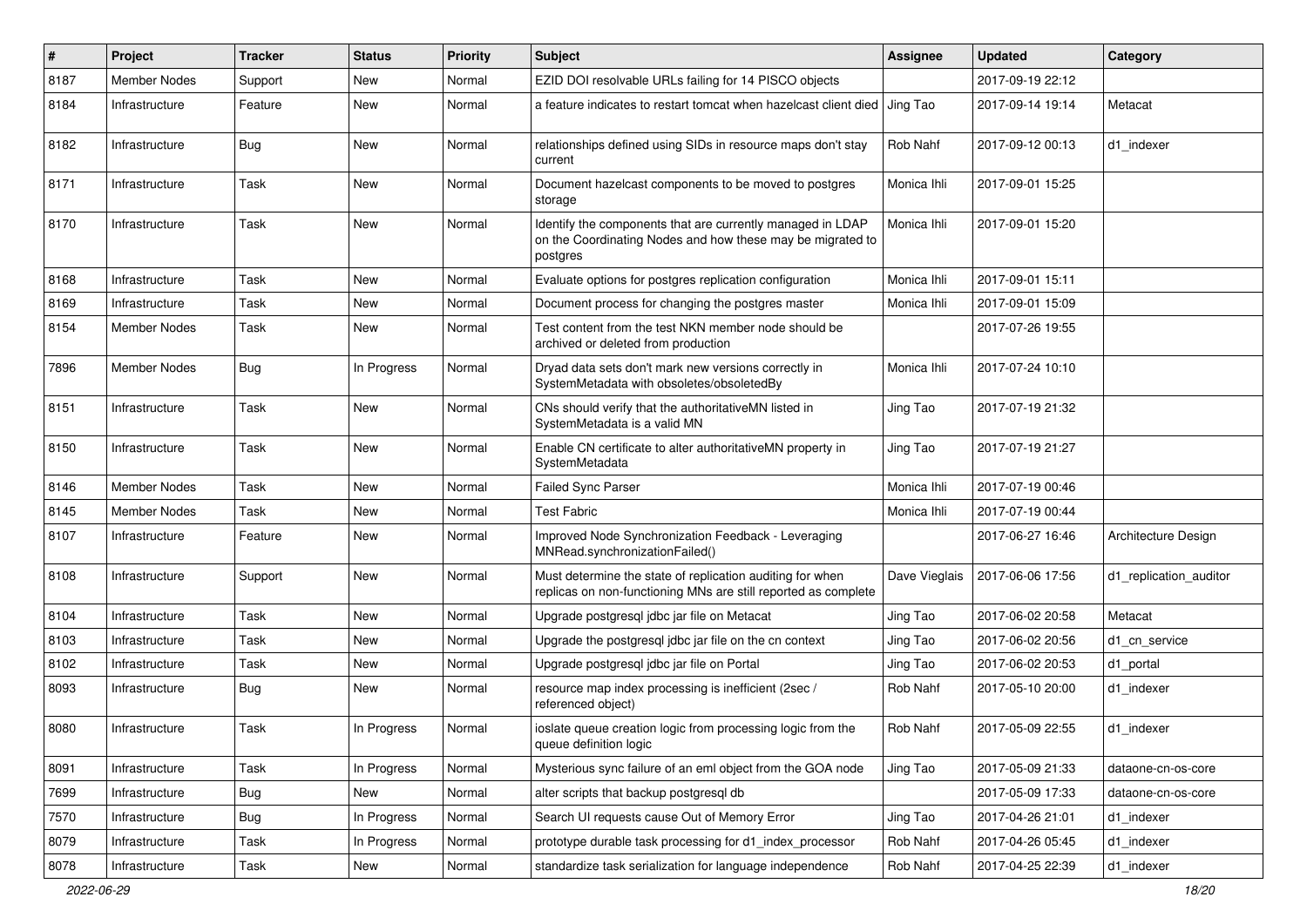| $\pmb{\#}$ | Project        | <b>Tracker</b> | <b>Status</b> | <b>Priority</b> | Subject                                                                                                                                   | Assignee            | <b>Updated</b>   | Category            |
|------------|----------------|----------------|---------------|-----------------|-------------------------------------------------------------------------------------------------------------------------------------------|---------------------|------------------|---------------------|
| 8077       | Search UI      | Task           | New           | Normal          | Use ORE PID for citation if DOI                                                                                                           |                     | 2017-04-24 16:32 |                     |
| 7890       | Infrastructure | Task           | In Progress   | Normal          | configure jenkins-ucsb-1 apache server to host ubuntu<br>repositories                                                                     | Rob Nahf            | 2017-04-19 19:12 |                     |
| 7954       | Infrastructure | <b>Bug</b>     | New           | Normal          | SyncFailedTask:submitSynchronizationFailed does not<br>provide cert when connecting to MN                                                 | Roger Dahl          | 2017-04-19 18:55 | d1 synchronization  |
| 8070       | Infrastructure | Task           | New           | Normal          | Consolidate the index application-context files                                                                                           | Jing Tao            | 2017-04-13 12:51 |                     |
| 8069       | Infrastructure | <b>Bug</b>     | New           | Normal          | Name from ORCID incorrectly parsed                                                                                                        | Ben Leinfelder      | 2017-04-12 20:28 | d1 portal servlet   |
| 8066       | Infrastructure | Task           | New           | Normal          | Verify completeness of unit test<br>MetacatRdfXmlSubprocessorTest                                                                         | Dave Vieglais       | 2017-04-11 23:47 | d1 indexer          |
| 8052       | Infrastructure | <b>Bug</b>     | New           | Normal          | Geohashed value is incorrect                                                                                                              | Peter<br>Slaughter  | 2017-04-07 22:06 | d1 indexer          |
| 8058       | Infrastructure | Feature        | New           | Normal          | Allow "upcoming" nodes to appear in the node list                                                                                         | <b>Robert Waltz</b> | 2017-04-03 18:33 | d1 cn service       |
| 7759       | Python GMN     | <b>Bug</b>     | <b>New</b>    | Normal          | GMN docs refer to /portal for identity management                                                                                         | Roger Dahl          | 2017-03-28 16:45 |                     |
| 8051       | Infrastructure | <b>Bug</b>     | In Progress   | Normal          | CORS-based CN calls fail using Internet Explorer on Windows                                                                               | Chris Jones         | 2017-03-28 16:35 | dataone-cn-os-core  |
| 7858       | Infrastructure | <b>Bug</b>     | New           | Normal          | Obsoleting a resource map clears the resourceMap field for<br>the obsoleted package                                                       |                     | 2017-03-28 16:20 | d1 indexer          |
| 6843       | Infrastructure | Task           | In Progress   | Normal          | Update the prov instance of the RdfXmlSubprocessor to index<br>renamed and inverse provenance properties                                  | Chris Jones         | 2017-03-28 16:16 | d1_indexer          |
| 7868       | Infrastructure | <b>Bug</b>     | New           | Normal          | potential gaps between log harvests                                                                                                       | Rob Nahf            | 2017-03-23 15:40 | d1 log aggregation  |
| 8010       | <b>CN REST</b> | <b>Bug</b>     | New           | Normal          | CN.archive fails with 401 Unauthorized when using either MN<br>or CN client certificate for PID with authoritative MN as<br>urn:node:LTER | Jing Tao            | 2017-03-21 17:10 |                     |
| 8046       | Infrastructure | <b>Bug</b>     | <b>New</b>    | Normal          | Mutable Member Nodes orphan unhosted objects                                                                                              |                     | 2017-03-15 17:40 | Architecture Design |
| 8045       | Infrastructure | <b>Bug</b>     | New           | Normal          | certificateLocation not seeming to be utilized                                                                                            | Rob Nahf            | 2017-03-14 20:45 | d1 libclient java   |
| 7935       | Infrastructure | Task           | New           | Normal          | Use a dedicated hazelcast queue as the listener to generate<br>index task                                                                 | Jing Tao            | 2017-02-27 18:07 | d1 indexer          |
| 7936       | Infrastructure | <b>Bug</b>     | New           | Normal          | Same pid with different status exists in the index_task table                                                                             | Jing Tao            | 2017-02-27 18:07 | d1 indexer          |
| 7949       | Infrastructure | Task           | New           | Normal          | Ensure that there's no race condition where an entry can be<br>added to "IN PROCESS" if it is already present                             | Jing Tao            | 2017-02-27 17:55 |                     |
| 8019       | Member Nodes   | Support        | <b>New</b>    | Normal          | Follow up on Preferred Replication Target Testing                                                                                         | Monica Ihli         | 2017-02-14 19:52 |                     |
| 3191       | Member Nodes   | MNDeployment   | Deferred      | Normal          | <b>UC Vertnet Member Node</b>                                                                                                             | Dave Vieglais       | 2017-01-31 14:54 |                     |
| 4296       | Member Nodes   | MNDeployment   | New           | Normal          | Sierra Nevada Global Change Observatory Member Node                                                                                       | Laura Moyers        | 2017-01-30 17:01 |                     |
| 7992       | Member Nodes   | Task           | New           | Normal          | <b>GINA: Document and Announce</b>                                                                                                        | Laura Moyers        | 2017-01-27 22:19 |                     |
| 7991       | Member Nodes   | Task           | New           | Normal          | GINA: Ensure MN appears on Current MNs webpage<br>(dashboard)                                                                             | Laura Moyers        | 2017-01-27 22:19 |                     |
| 7990       | Member Nodes   | Task           | New           | Normal          | GINA: Mutual acceptance                                                                                                                   | Laura Moyers        | 2017-01-27 22:18 |                     |
| 7989       | Member Nodes   | Task           | New           | Normal          | GINA: Verify CN Content and Services in Production                                                                                        | Laura Moyers        | 2017-01-27 22:18 |                     |